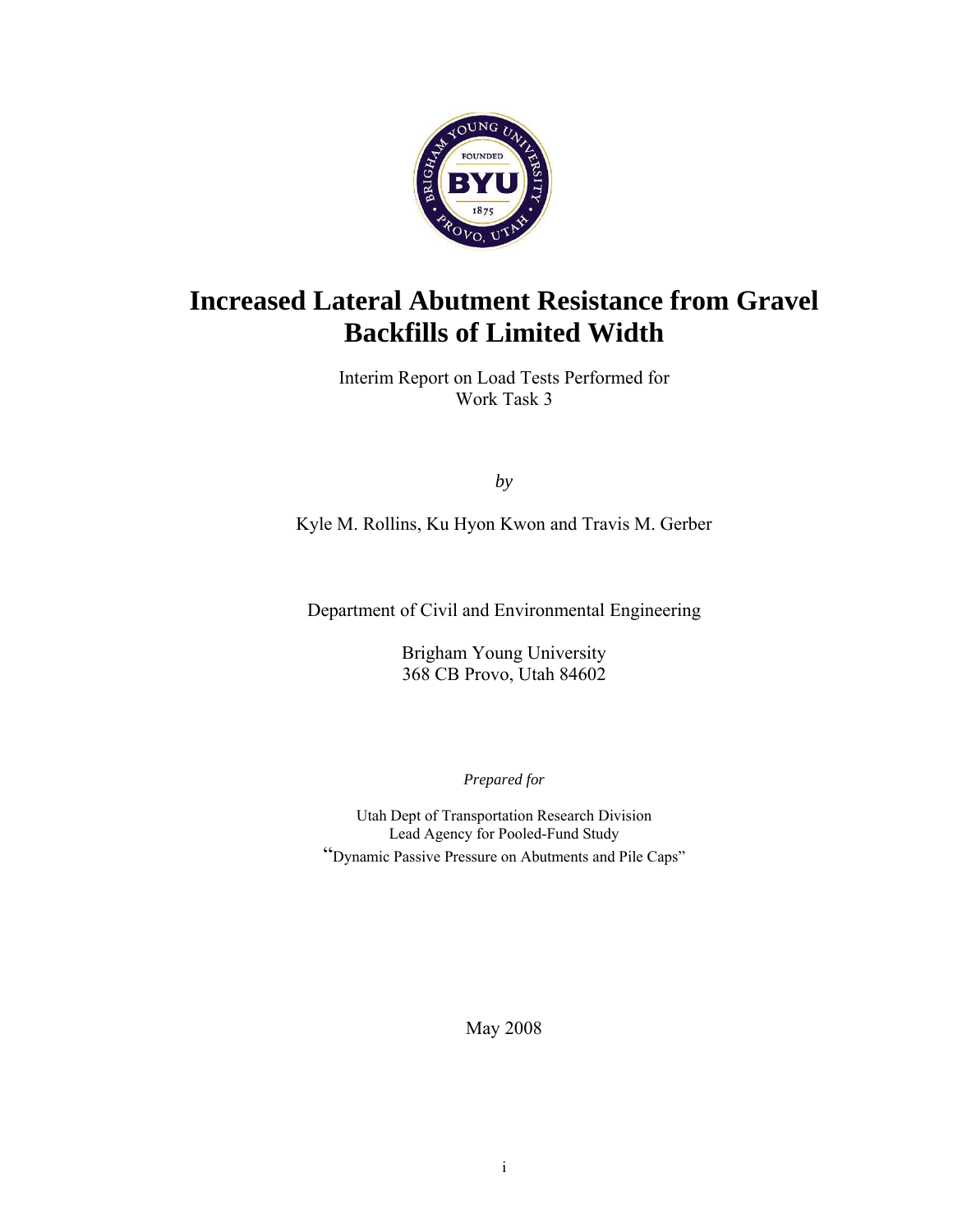#### **Increased Lateral Abutment Resistance from Gravel Backfills of Limited Width**

Kyle M. Rollins, M. ASCE<sup>1</sup>; Ku Hyun Kwon<sup>2</sup>; and Travis M. Gerber, M. ASCE<sup>3</sup>

**ABSTRACT:** Lateral pile cap tests were performed on a pile cap with three backfills to evaluate the static and dynamic behavior. One backfill consisted of loose silty sand while the other two consisted of dense gravel zones 0.91- and 1.82-m wide between the pile cap and the loose silty sand. The 0.91- and 1.82-m wide dense gravel zones increased the lateral resistance by 75 to 150% and 150 to 225%, respectively, relative to the loose silty sand backfill. Despite being thin relative to the overall shear length, the 0.92- and 1.82-m wide gravel zones increase lateral resistance to 59% and 83%, respectively, of the resistance that would be provided by a backfill entirely composed of dense gravel. The dynamic stiffness for the pile cap with the gravel zone decreased about 10% after 15 cycles of loading, while the damping ratio remained relatively constant with cycling. Dynamic stiffness increased by about 10 to 40% at higher deflections, while the damping ratio decreased from an initial value of about 0.30 to around 0.26 at higher deflections.

**Keywords:** passive pressure; pile caps; gravel; load test; dynamic response

# **INTRODUCTION**

j

Numerical analyses conducted by several investigators indicate that the passive forcedeflection relationship for bridge abutments plays a significant role in the seismic response of bridges. For example, in parametric analyses of a bridge using a 3D finite element model, Faraji

<sup>&</sup>lt;sup>1</sup> Prof., Civ. & Env. Engrg. Dept., Brigham Young University, 368 CB, Provo, UT 84602; <u>rollinsk@byu.edu</u>.

<sup>&</sup>lt;sup>2</sup> Staff Engr., GeoEngineers, Inc., 523E 2nd Ave, Spokane, WA 99202; kkwon@geoengineers.com

<sup>&</sup>lt;sup>3</sup> Asst. Prof., Civ. & Env. Engrg. Dept., Brigham Young University, 368 CB, Provo, UT 84602, tgerber@byu.edu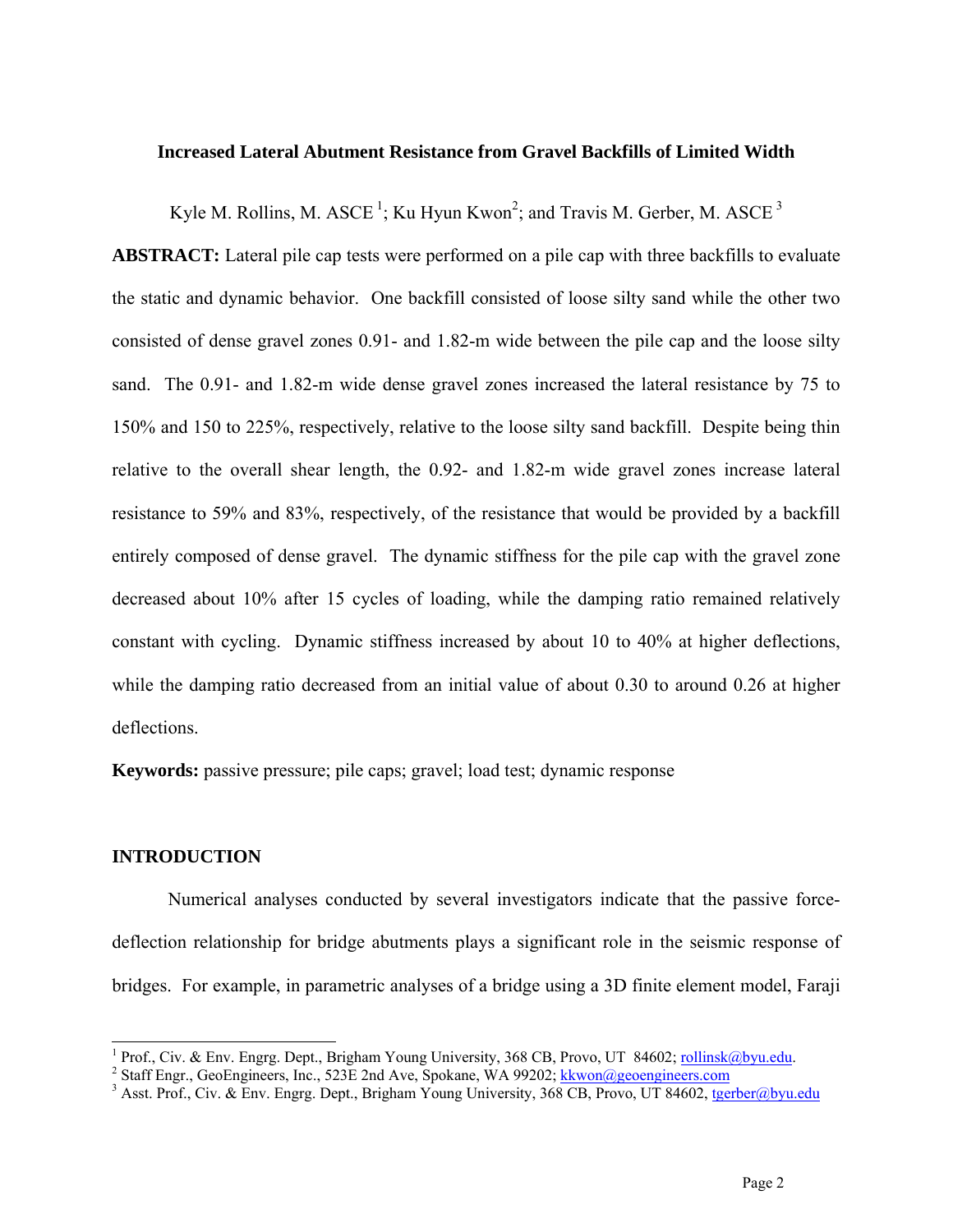et al. (2001) found that switching from a loose to a dense abutment backfill substantially decreased bridge deflection and reduced pile head moment by a factor of two. In addition, the stiffer response produced a two-fold increase in axial force and bending moment in the bridge deck. Analyses conducted by El-Gamal and Siddharthan et al. (1998) as well as Shamshabadi et al. (2007) also indicate significant influences of abutment stiffness on bridge response.

Several large-scale tests have demonstrated that the passive force contributed by dense gravel backfills can provide lateral resistance comparable to that provided by the piles in a pile cap or abutment (Rollins and Sparks 2002; Mokwa and Duncan 2001, and Rollins and Cole 2006). However, in many locations gravel is expensive and would not be commonly used for approach fills. In such cases it may prove cost-effective to compact a thin zone of gravel adjacent to an abutment wall. This approach would be comparable to placing compacted gravel fill below a spread footing. For a spread footing, bearing capacity can be significantly improved if the fill thickness is equal to the width of the footing (Hanna and Meyerhof, 1980). In the case of an abutment wall, most of the lateral passive force is developed within a depth of 2 to 2.5 m (Martin et al. 1996) where deflections are sufficient to mobilize passive force even though the entire abutment wall may be 5 to 8 m high. These observations suggest that a gravel zone extending 2 m deep and only 1 to 2 m behind an abutment wall might develop a significant percentage of the lateral passive force which would develop if the entire backfill consisted of dense gravel. The lateral resistance provided by a thin gravel zone may also be important when a limited width of compacted gravel is placed around a pile cap, as specified by some state departments of transportation.

To investigate the effect of a thin, dense gravel zone on lateral passive resistance, largescale lateral load tests were performed on a pile cap with and without backfill on one side. In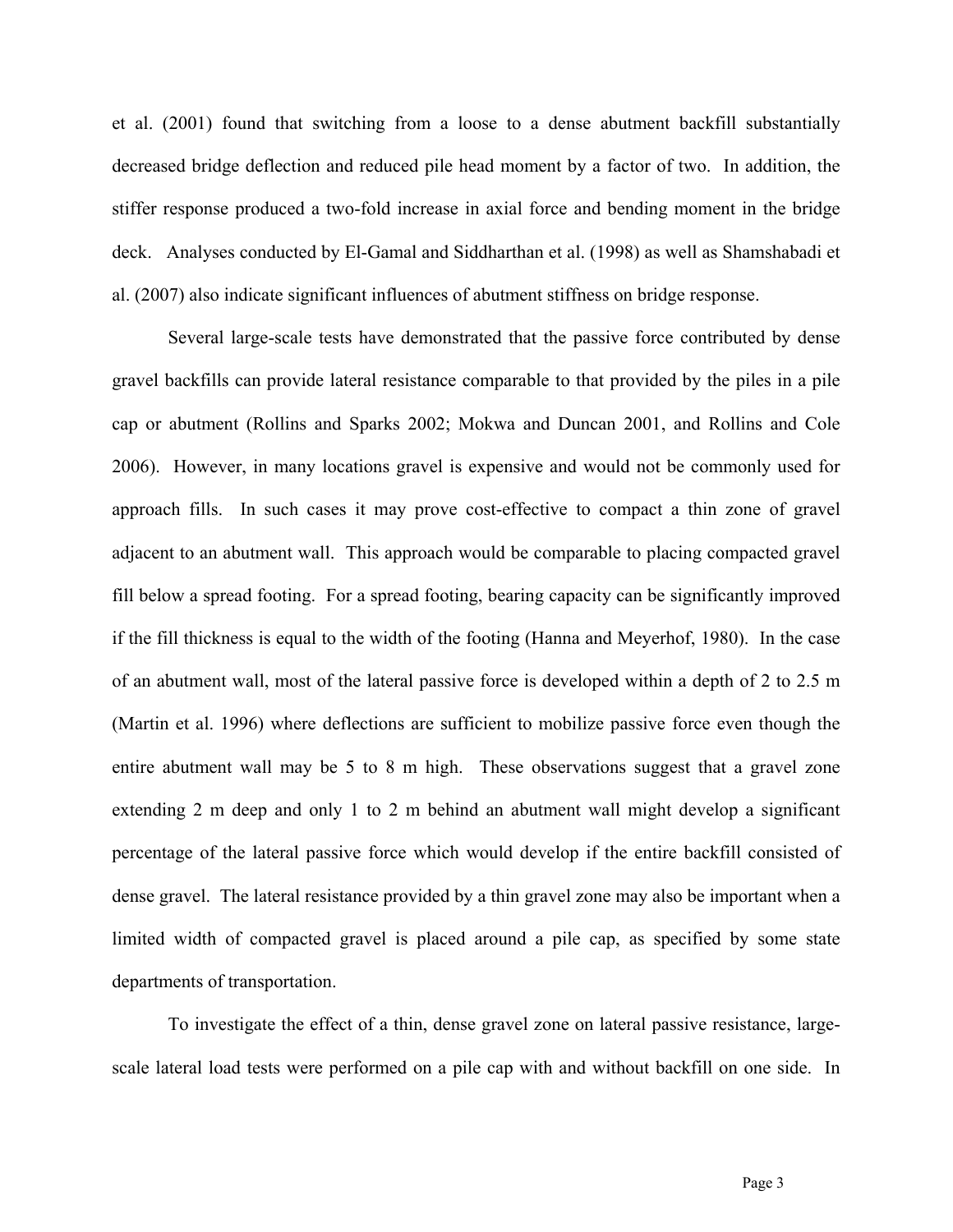one test, the backfill consisted of loose silty sand, while in two subsequent tests the backfill consisted of dense gravel zones 0.91-m and then 1.82-m wide immediately adjacent to the pile cap with the same loose silty sand beyond the gravel. Load was applied incrementally using a deflection control approach to define the static load-deflection curve. Most previous large-scale passive force tests have only been conducted statically. In the absence of dynamic test data, engineers have often used equivalent static analyses and neglected the effects of cyclic loading or increased resistance provided by damping in many seismic investigations. To help define dynamic stiffness and damping values as a function of cyclic loading, 15 cycles of loading were also applied dynamically after each static deflection increment.

#### **TEST LAYOUT**

Plan and profile views of the overall layout for the passive load tests are shown in Fig. 1. The main test feature was a pile cap against which backfill was compacted. Two hydraulic actuators were also used to apply both the static and cyclic loads to the test pile cap as shown in Fig. 1. The actuators reacted against an even larger pile cap. The same  $5.18 \text{m} \times 3.05 \text{m} \times 1.12 \text{m}$ concrete pile cap constructed previously by Rollins et al (2003) and used by Rollins and Cole (2006) was also used for this field test series. The pile cap was constructed of reinforced concrete with a compressive strength of about 34.5 MPa (5000 psi) while the top and bottom mats of horizontal reinforcing steel consisted of No.25 bars (soft metric) at 150 mm spacing in the long direction and No. 29 bars at 300 mm spacing in the short direction. The pile cap was supported by twelve 324-mm (12.75-in) OD steel pipe piles with a 9.5-mm thick pipe wall which were filled with concrete. The piles were connected to the pile cap by a reinforcing cage which consisted of six No. 25 bars with No. 13 hoops spaced at 305 mm. The reinforcing cage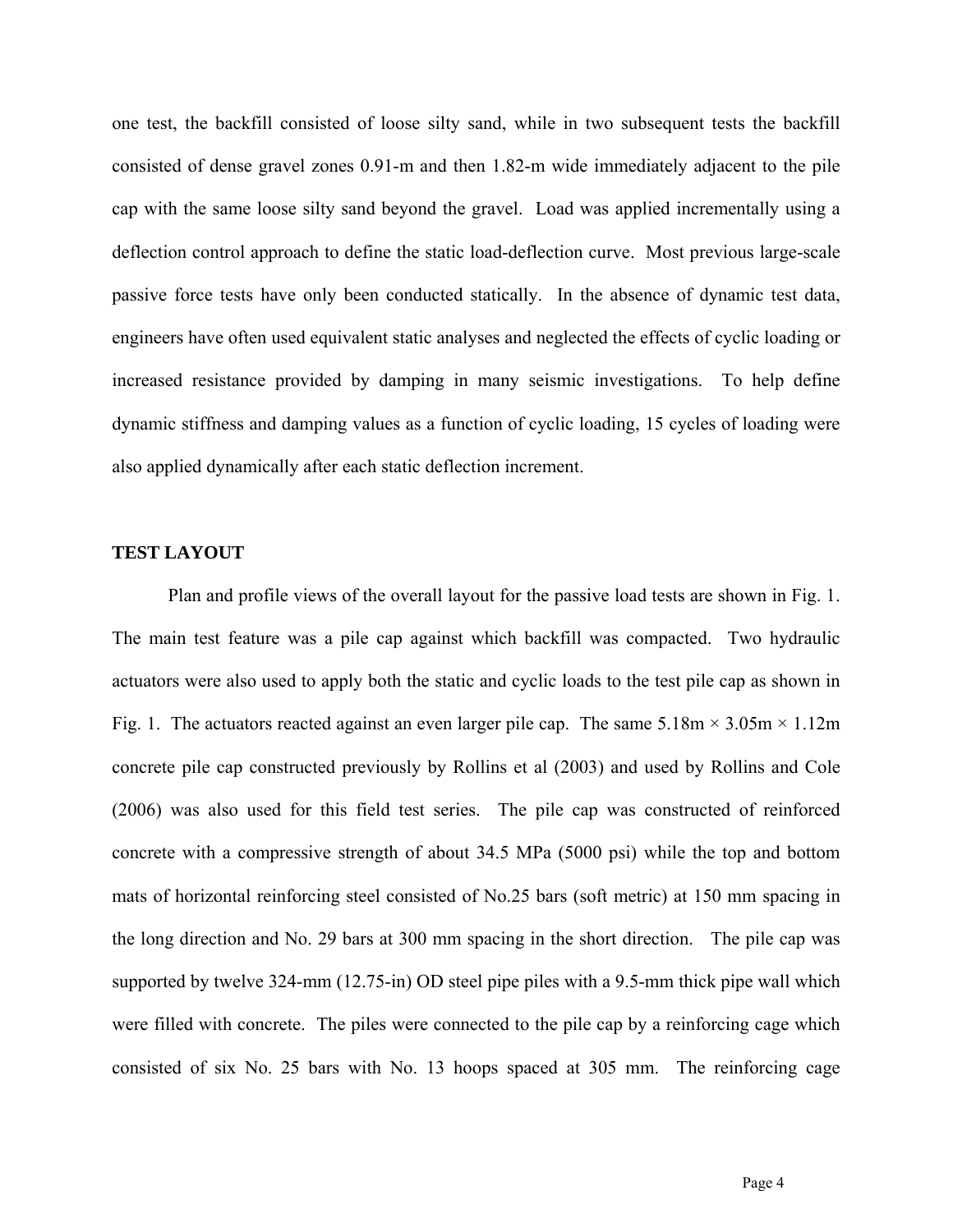extended to a depth of 1.7 m into the piles and 1.06 m above the piles to tie into the upper reinforcing mat in the pile cap. The piles were driven closed-ended approximately 12.2 m (40 ft) into the soil profile in a  $4 \times 3$  configuration with 1.42 m and 1.06 m (4.4 and 3.3 pile diameter) center-to-center spacing in the long and short direction under the pile cap. Adjacent to the pile cap was a reaction foundation that was supported by nine steel pipe piles driven open-ended in a  $3 \times 3$  configuration to a depth of about 12.2 m (40 ft). The steel pipe piles had an outside diameter of 610 mm (24-in) and a wall thickness of 12.7 mm.

The lateral load was applied to the test pile cap by two 2.7 MN (600 kip) MTS hydraulic load actuators situated between the test and reaction pile caps. In order to apply the cyclic lateral load, the end of each actuator was attached to the vertical face of each pile cap at a height of 0.36 m above the base of each pile cap. Sixteen 50-mm diameter high strength threaded bars (four bars for each end of actuators) were used to connect the actuators to the two pile caps.

### **Testing Procedure and Testing Sequence**

The lateral load testing was performed using a deflection control approach. The actuators applied equal load to each side of the pile cap until a specified target deflection was obtained. This deflection was then held constant for about a minute while manual readings were obtained. Thereafter, 15 deflection-controlled bi-directional cycles were applied with a frequency of about 1 Hz and an amplitude of about  $\pm 2.5$  mm. At the completion of the cyclic loading, the actuators increased the load until the next target deflection was achieved and the procedure was repeated. Target deflection levels were 6.35, 12.7, 19.05, 25.4, 31.75, 38.1, 44.45, 50.8, and 63.5 mm.

Four lateral load tests were performed on the pile cap as illustrated schematically in Fig. 1. Initially, a lateral load test was performed without any backfill in place to provide a "baseline" force-deflection relationship for the pile cap itself. Because the pile cap had been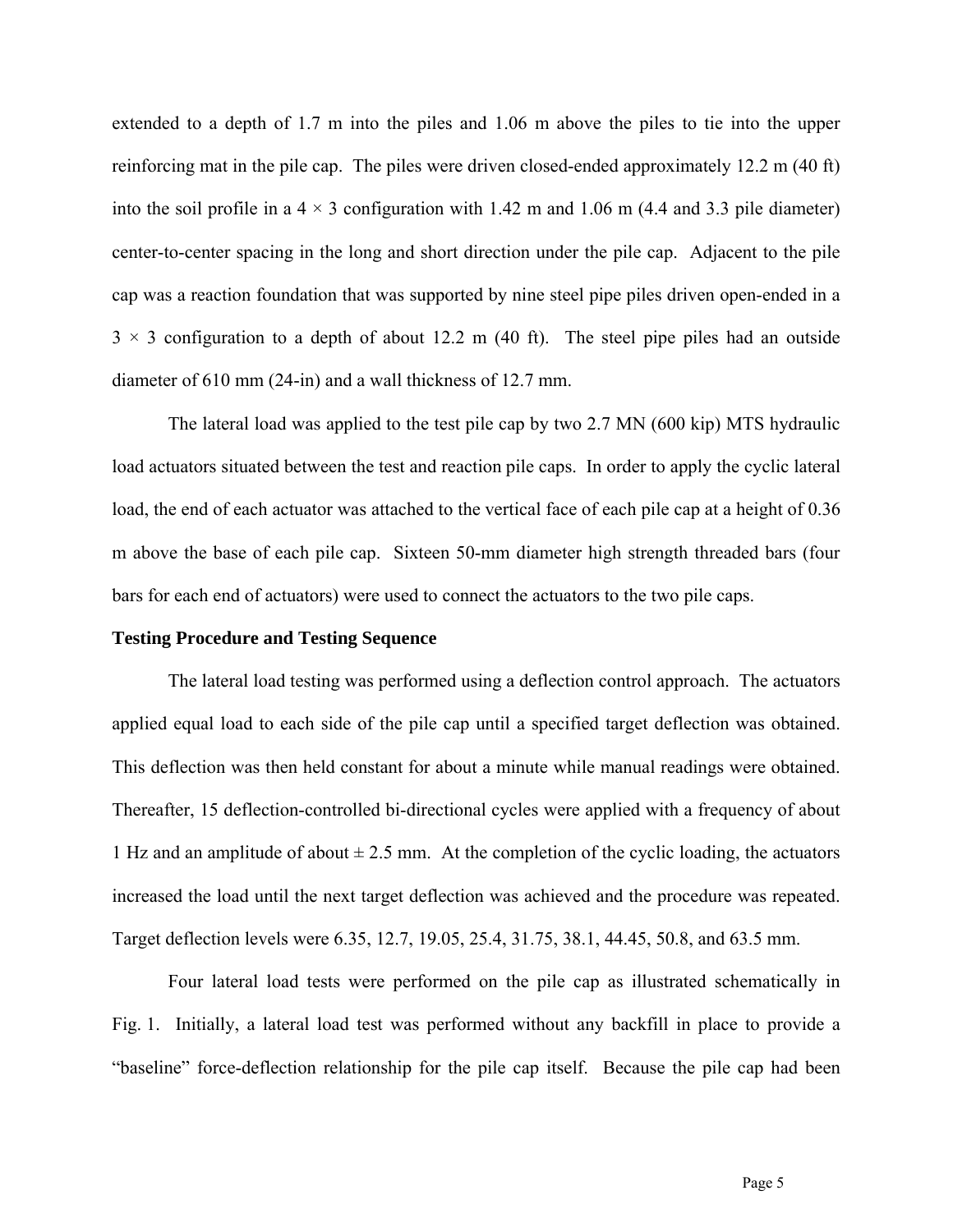previously loaded a number of times (Rollins and Cole 2006), the baseline force-deflection curve is known to be relatively linear. Subsequently, a lateral load test was performed with the backfill consisting entirely of loose silty sand. Vertically, the sand backfill adjacent to the front face of the pile cap extended from the top of the cap to 0.3 m below the bottom of pile cap; the backfill was placed below the base of the cap because the log-spiral theory indicates that the failure surface should extend below the base. Horizontally, all the backfills extended 4.9 m (16 ft) in front of the cap and approximately 1.8 m (6 ft) beyond the edge of the cap on each side. Next, lateral load tests were performed after compacting dense sandy gravel zones 0.91 m- and 1.82 mwide between the pile cap and the loose silty sand which remained in place from the edge of the gravel to a distance of 4.9 m in front of the cap as shown in Fig. 1.

#### **Subsurface and Backfill Characteristics**

The silty sand material classified as SM and A-4 according to the Unified Soil Classification and the AASHTO Classification Systems, respectively. The maximum particle size of the fill was 12.5mm with approximately 90% passing the No. 40 sieve and 45% nonplastic fines. The coefficient of uniformity  $(C_u)$  and curvature  $(C_c)$  were 14.8 and 2.8, respectively. The specific gravity was 2.68. The standard and modified Proctor maximum unit weights were 16.90 and 17.75  $kN/m<sup>3</sup>$ , respectively.

The gravel fill was a typical roadbase material which classified as silty, clayey gravel with sand (GC-GM), and A-1-b according to the USCS and AASHTO methods, respectively. The fill had a maximum particle size of 19 mm.  $C_u$  and  $C_c$  were 454 and 1.2, respectively. The plasticity index (PI) and liquid limit (LL) were 6% and 23%, respectively. The specific gravity was 2.70. The standard and modified Proctor unit weights were 20.06 and 21.68 kN/m<sup>3</sup>, respectively.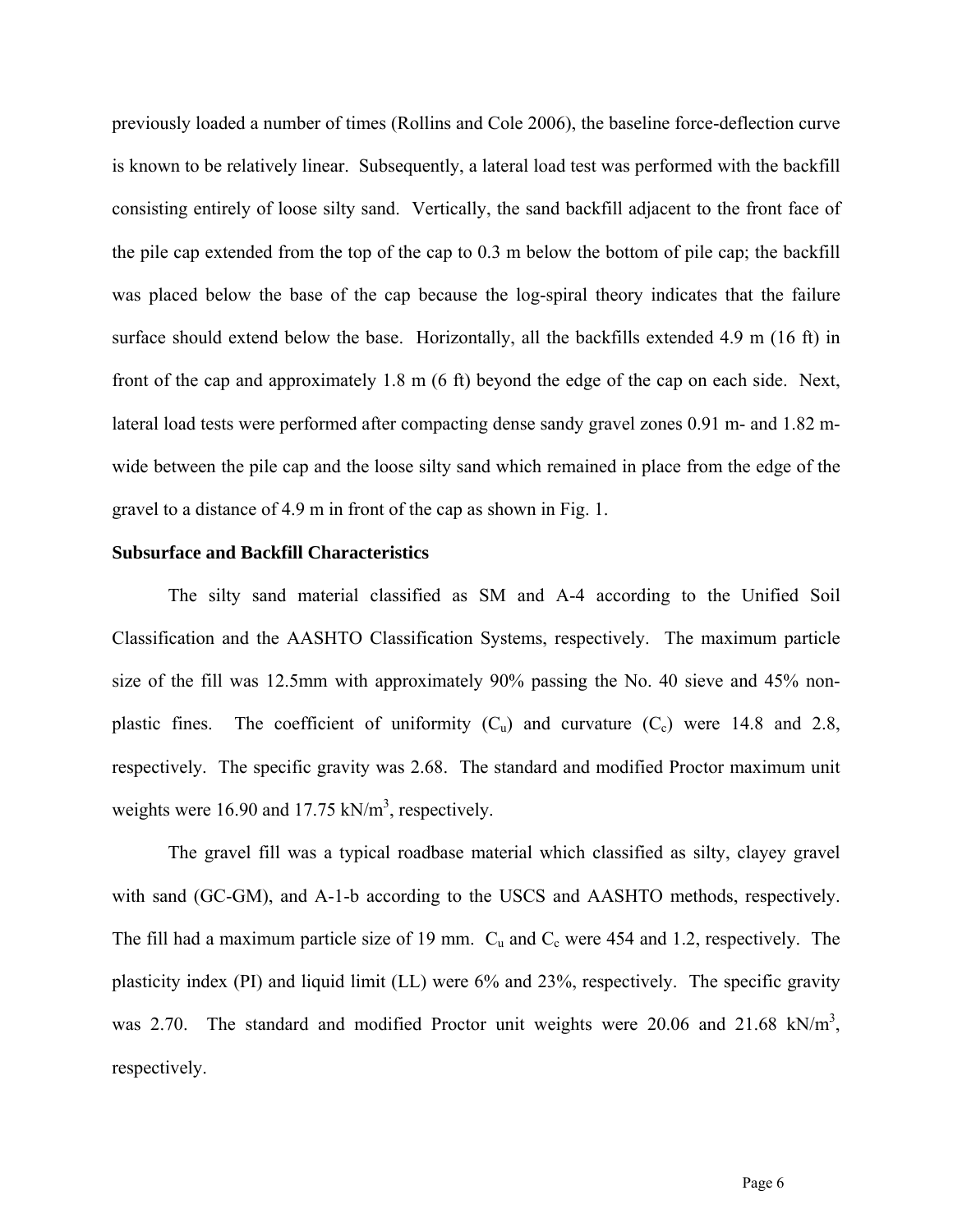The dense gravel was compacted in 100 mm-thick lifts using hand-operated compaction equipment to meet Utah DOT backfill specifications which require a minimum unit weight greater than 92% of the modified Proctor maximum unit weight (ASTM D 1577) with an average unit weight greater than 96% of the Proctor maximum unit weight. Nuclear density tests were performed on each layer of compacted gravel fill. All tests indicated a relative compaction  $(R<sub>c</sub>)$  greater than 92% and the average relative compaction was 97% which is greater than the required average. This average dry unit weight corresponds to a relative density of about 85% according to correlations developed by Lee and Singh (1971). The loose silty sand was also compacted in 100 mm-thick lifts but with much lower energy. The minimum relative compaction was 84% with an average of 88% of the modified Proctor maximum. This corresponds to a relative density of 40% (Lee and Singh 1971). In-situ direct shear tests performed on the dense gravel and loose silty sand backfills indicated that the friction angles for these two materials were 42.6º and 27.7º, respectively. Table 1 provides a summary of grain size distribution and other soil properties for the two backfill soils.

#### **Instrumentation**

Applied load was measured by the actuators which were located at a point approximately of 0.56 m below the top of the pile cap, which was near the center of the pile cap. The pile cap deflection was measured using four string potentiometers located on the corners of the back face of the pile cap which were attached to an independent reference frame. Deflection measurements at the top and bottom of the cap were used to determine pile cap rotation.

Pressure at the backfill soil-cap interface was measured using four earth pressure cells and two flexible, thin-film tactile pressure sensors. The 230 mm-diameter stainless steel earth pressure cells were designed with a reinforced backplate to reduce point loading effects when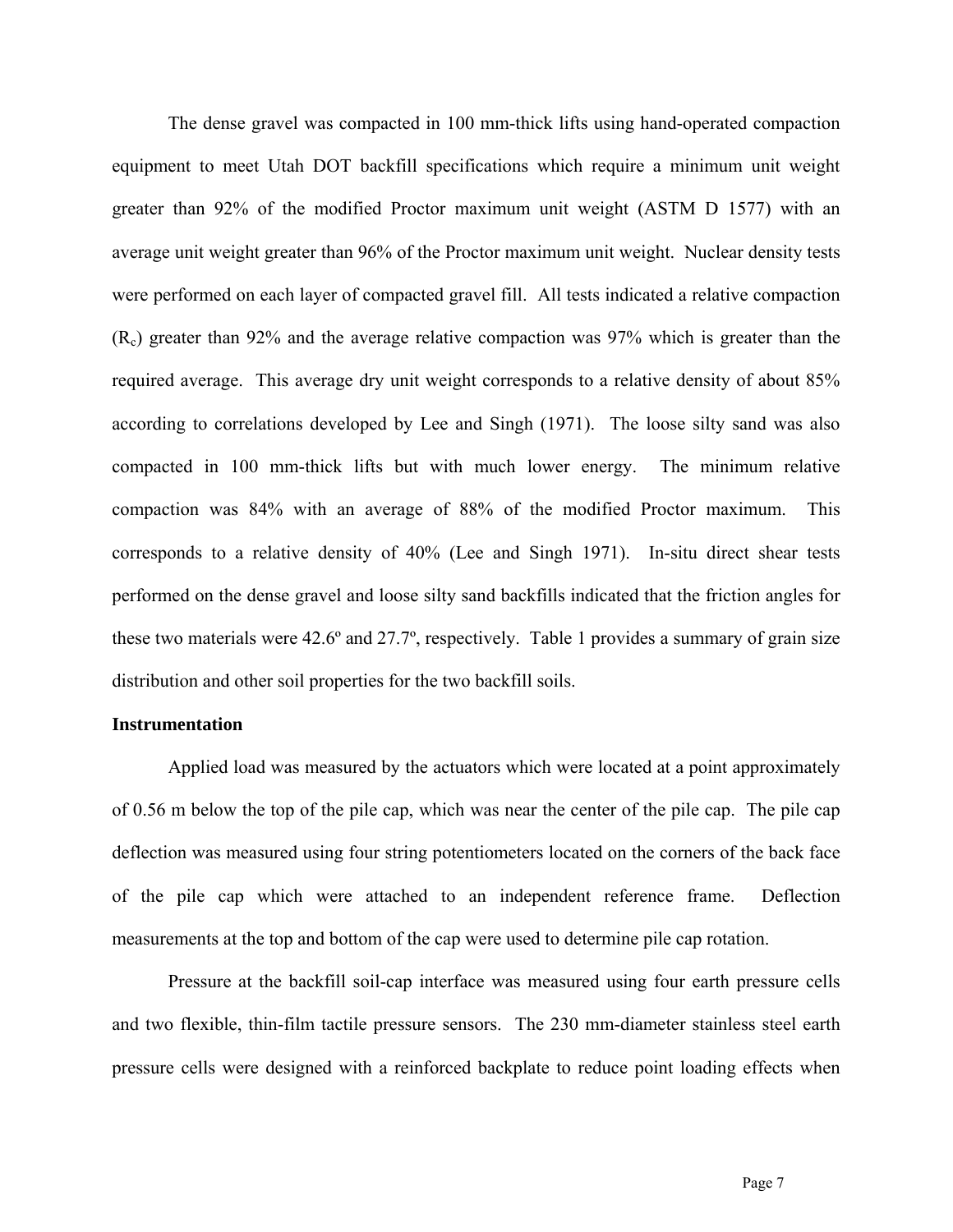directly mounting the cell to a concrete or steel structure. The earth pressure cells were mounted flush on the front face of the pile cap. This was accomplished by chiseling four 290-mm (11.5) in) diameter recesses into the face of the pile cap, resurfacing the roughened surface with cement grout, and attaching the cells to the prepared surface with grout and embedded anchors. A vertical groove was cut from the pressure cell location to the top of the cap to accommodate the stem and wiring of the pressure cells. To further protect the pressure cells, a small steel pipe was cut in half lengthwise and placed over the stems which protruded minimally from the cap face.

The flexible thin-film tactile pressure sensors, manufactured by Tekscan, measure pressures on a grid with 10.2 mm spacing in two directions over a 490 mm high and 530 mm wide area. The sensors were calibrated before testing using a bladder system. The thin film sensors were evenly spaced vertically along the height of the pile cap. To help increase compliance at the backfill-sensor-pile cap interface as well as mitigate potential effects of point loading by individual gravel aggregates, a 13-mm veneer of medium dense silty sand was placed between the gravel backfill and the front of the sensors. Proprietary data acquisition software allowed pressures measured across the sensors to be viewed in real-time during testing.

To supplement the electronic instrumentation, a 0.6-m square grid was painted on the top of the backfill prior to load testing. The elevation of each grid point was measured before and after testing to evaluate heave and settlement. In addition, the development of crack patterns in the backfill with increasing static deflection level was mapped using this grid.

#### **TEST RESULTS**

#### **Static Load Tests**

Plots of the total force, baseline force (no-backfill case), and passive force as a function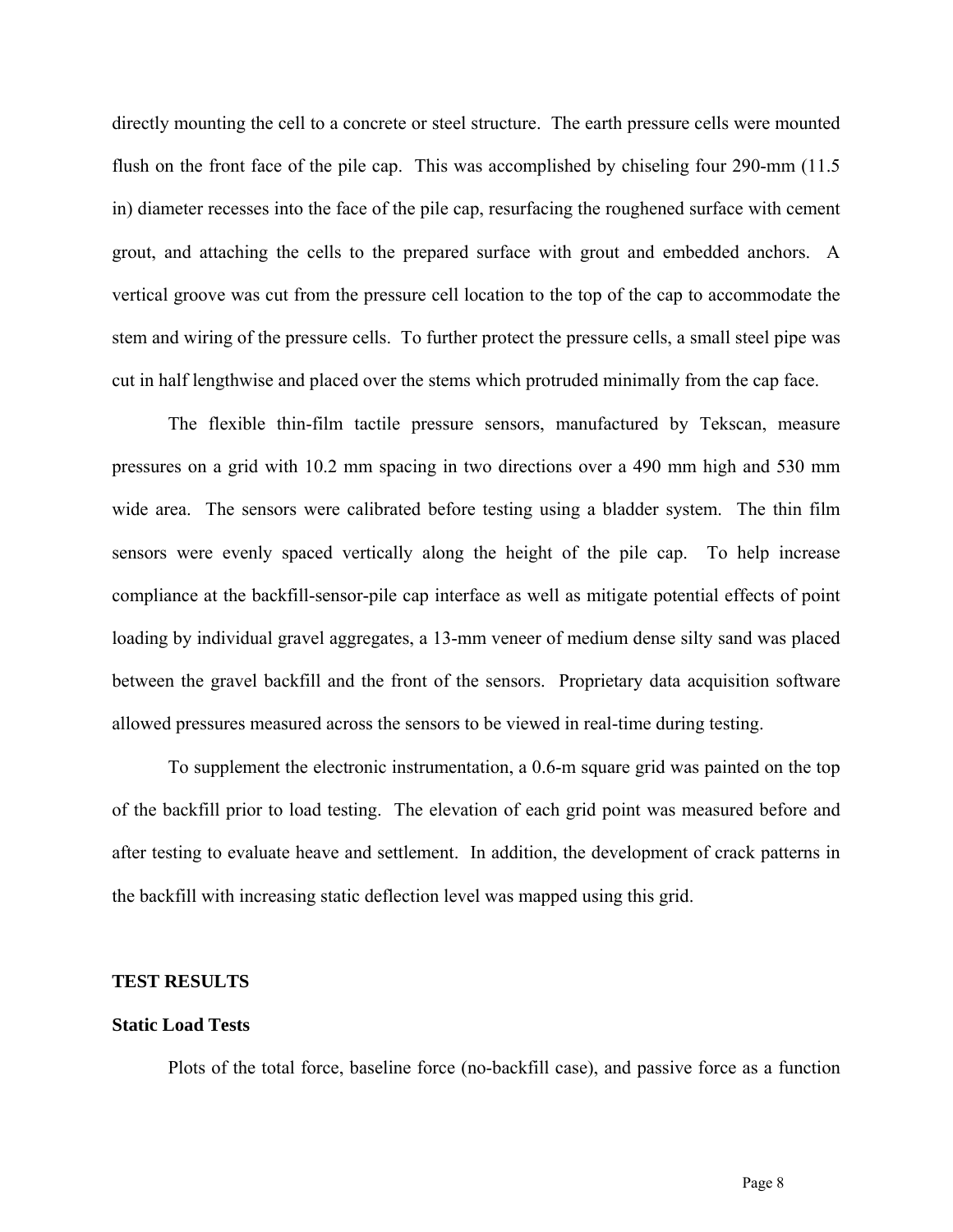of deflection are presented in Fig. 2 for the test with the 1.82-m wide gravel zone. As indicated previously, the baseline force versus deflection curve is relatively linear due to previous lateral load testing. During previous testing, gapping of soil around the piles and beneath the cap had occurred, as well as cracking of concrete at the pile-cap connection. As a result, the lateral load resistance of the cap during this testing had been reduced from its initial load-deflection response, with the remaining lateral resistance due primarily to the structural resistance of the piles themselves. The passive force versus deflection curve was obtained by subtracting the baseline force from the total force at each deflection level. This same approach was used to evaluate the passive force for all of the backfill conditions tested.

Rotation of the cap about a vertical axis did not exceed 0.05º which indicates that the two actuator arrangement was deflecting the cap uniformly. In addition, rotation of the cap about a horizontal axis did not exceed  $0.24^{\circ}$  for either gravel backfill test. Although this rotation is certainly greater than the 0º rotation assumed for a truly "fixed-head" condition, the rotation is nevertheless relatively small.

#### *Passive Force Versus Deflection*

The peak passive force versus deflection curves are plotted in Fig. 3 for the pile cap tests involving both the loose silty sand backfill as well as the 0.91-m and 1.82-m wide dense gravel zones between the pile cap and the loose silty sand backfill. Even though the gravel zone is relatively narrow in comparison to the expected length of the shear zone ( $\approx$ 2.8 m), the placement of the dense gravel zone had a pronounced effect on the mobilized passive force. With the 0.91 m wide gravel zone in place, the passive force was 75 to 150% higher than with the silty sand backfill at any given deflection. With the 1.82-m wide gravel zone in place, the passive force was 150 to 225% higher than with the silty sand backfill. In addition to providing increased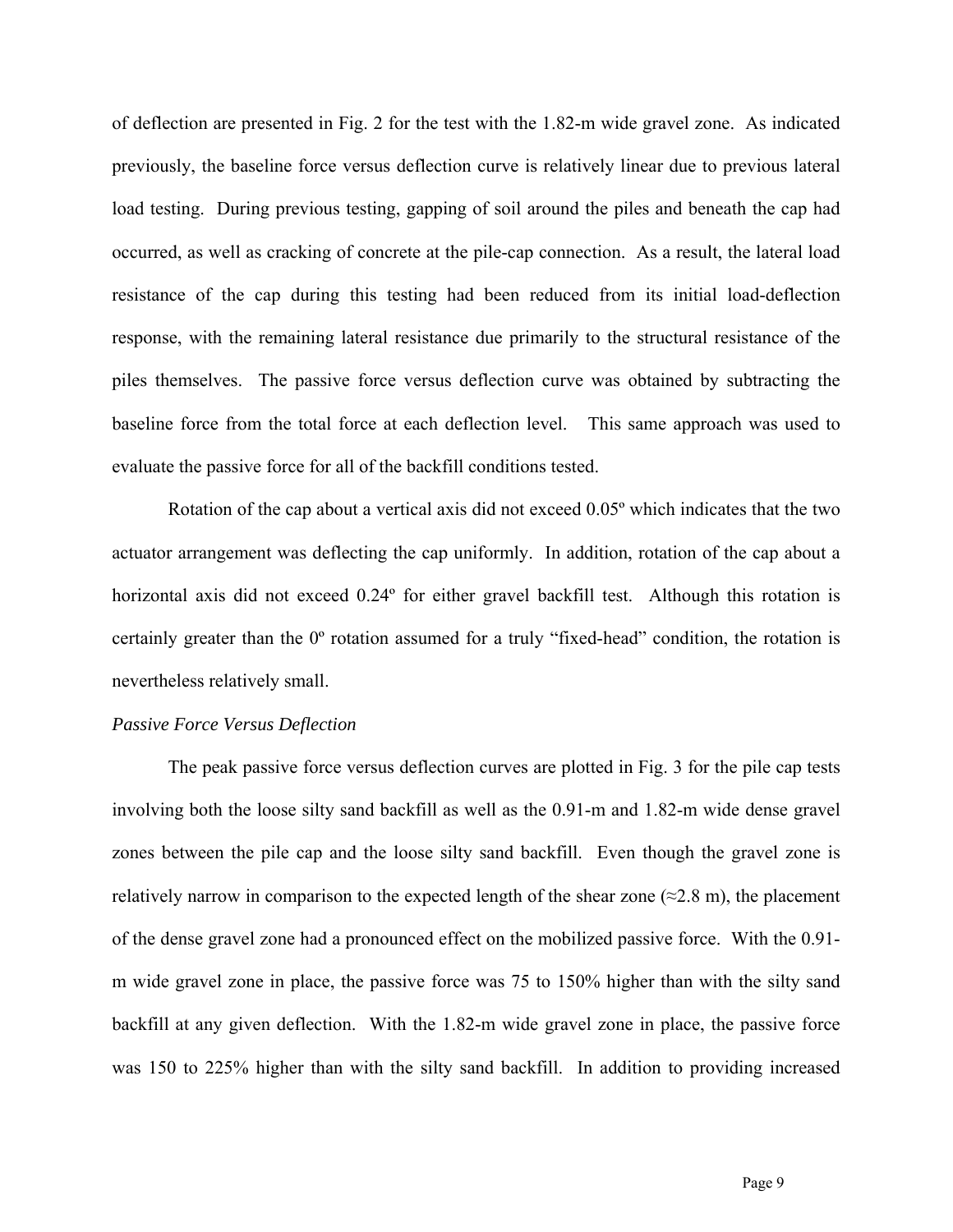lateral capacity, the 0.91-m wide gravel zone increased the initial loading stiffness by 125% (based on a deflection on the order of 6 mm). In contrast, the 1.82-m wide gravel zone increased the initial loading stiffness by 250%.

Using the spreadsheet program PYCAP developed by Duncan and Mokwa (2001), passive force versus deflection curves were also computed for the pile cap with backfills consisting entirely of loose silty sand and dense gravel. In PYCAP the ultimate passive force is computed using the log-spiral method and the force versus deflection curve is based on a hyperbolic relationship that is dependent on the initial elastic modulus of the backfill soil. The parameters used in making these computations are summarized in Table 2. The friction angles are based on field and laboratory test results, while the initial elastic moduli are based on values suggested by Duncan and Mokwa (2001). The computed passive force versus deflection curves are also plotted in Fig. 3 for comparison purposes. The computed curve for the loose silty sand backfill is in very good agreement with the measured curve. The computed curve for the dense gravel backfill is clearly higher than the measured curves at a given deflection. Nevertheless, placement of the 0.91- and 1.82-m wide gravel zones produced 59% and 83%, respectively of the ultimate resistance expected from a backfill consisting entirely of dense gravel**.** These results clearly indicate the value of placing a thin, but dense, gravel layer adjacent to a pile cap or an abutment wall when increased lateral resistance is desired, but the cost of using large quantities of select backfill material must be minimized.

# *Passive Soil Pressure Versus Depth*

Passive soil pressure versus depth curves obtained from the earth pressure cells on the front face of the pile cap for the two tests involving dense gravel zones are presented in Fig. 4. Individual curves represent conditions immediately after each deflection increment had been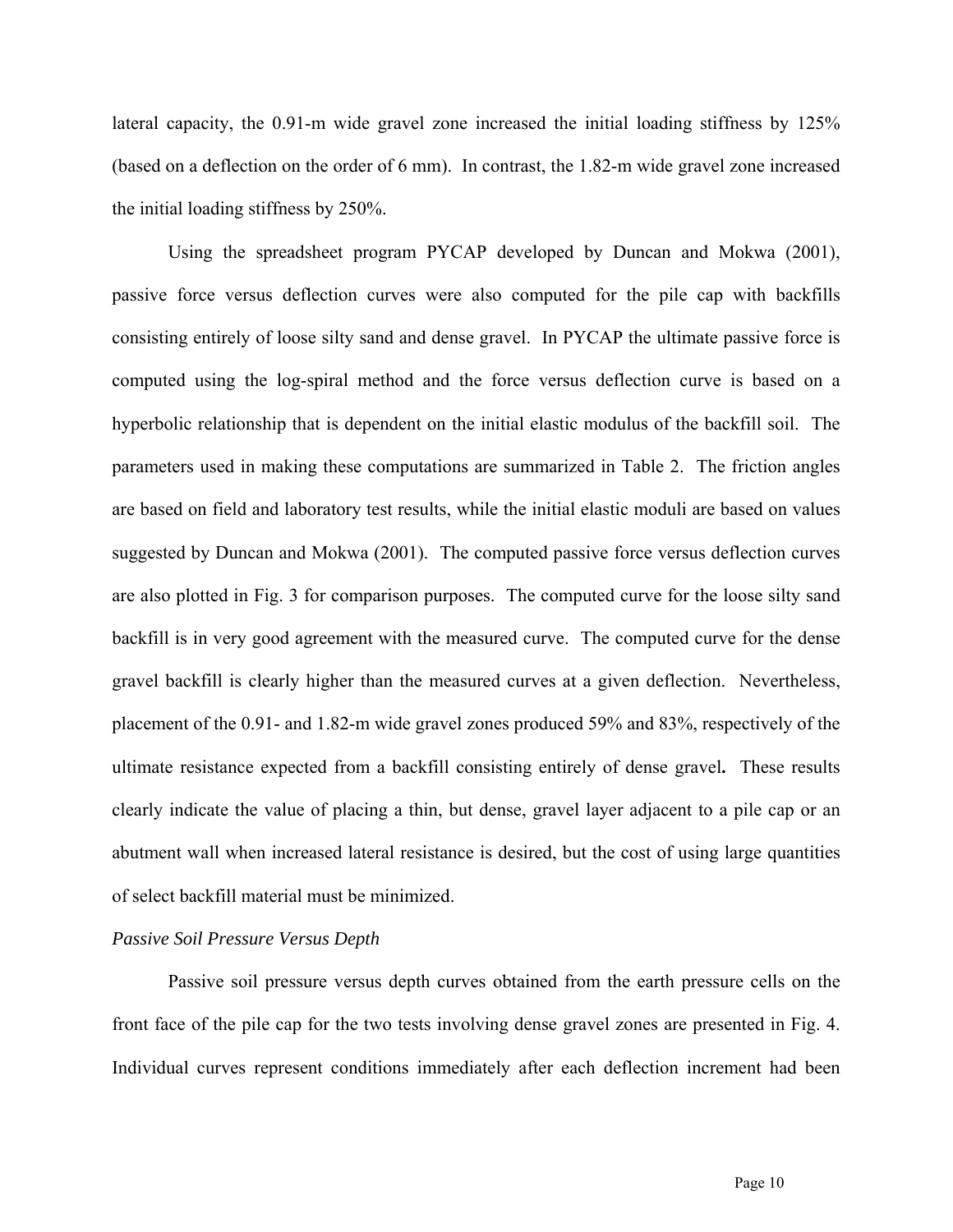reached. The curves do not generally indicate the traditional triangular distribution. As shown in Fig. 4, measured pressures were generally greatest near the base of the pile cap, but pressures were also higher near the ground surface than at mid-depth. At deflection increments of 19 mm or less, greater passive pressures were mobilized in the thicker of the two gravel backfills. In the case of the 1.82-m wide gravel zone, as the deflection increment exceeded 19 mm, the pattern of the soil pressure distribution changed, with the uppermost pressures continuing to increase with increasing deflection while the lowermost pressures began to decrease with increasing deflection. This behavior is indicative of a rotation behavior once a certain pressure threshold had been exceeded.

Despite the presence of a silty sand veneer between the gravel backfill and the flexible tactile sensors, the flexible tactile sensors experienced significant point loading and damage from the gravel aggregates. Consequently, no meaningful pressure measurements could be extracted from the tactile pressure sensor data for these tests.

The earth pressures measured by the pressure cells were multiplied by the tributary areas associated with each pressure to determine the passive force as a function of deflection. Fig. 5 provides a comparison between the passive force obtained from the four earth pressure cells and the actuator force (minus the baseline response) for the three backfill load tests. The two curve types are generally similar in shape, with the cell-based forces being generally 20% lower for the partial width gravel backfills and somewhat higher for the loose silty sand backfill. A number of individuals have noted the difficulty of obtaining representative pressures from earth pressure cells under all load conditions (e.g., Weiler and Kulhawy 1982, Dunnicliff 1988)*.* Systemic differences may be attributable, in part, to differing pressure conditions outside the spatial coverage provided by the pressure cells. For example, stress concentrations might be expected at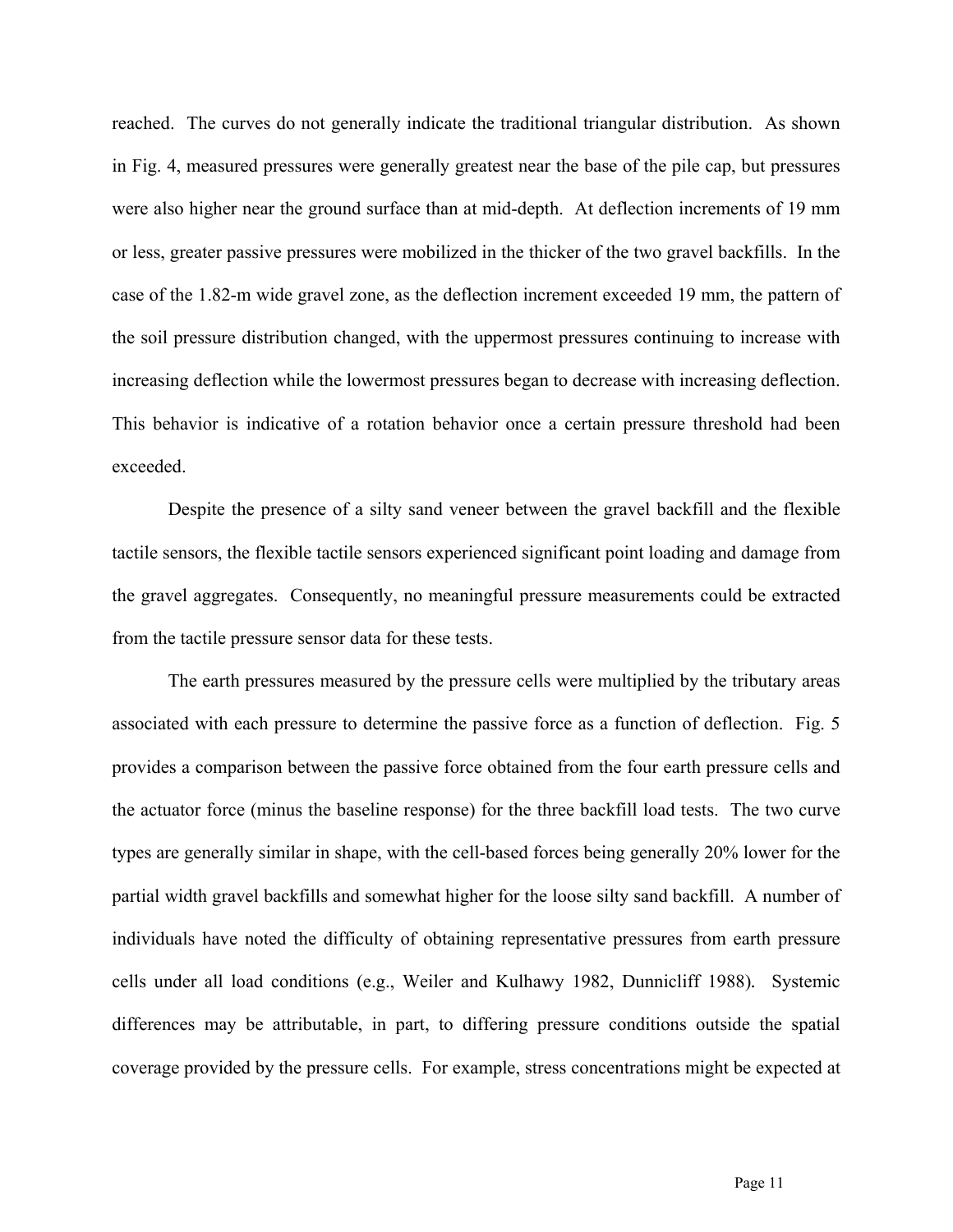the edges of the pile cap wall which would not be registered by the load cells closer to the center of the wall. The degree of stress concentration at the edge would be affected by the pile cap geometry, soil stiffness and the rigidity of the pile cap. In his elastic analysis of a uniformly loaded strip foundation, for example, Borowicka (1938) determined that the distribution of contact pressure near the centerline could approach 67% of average distributed load applied by the foundation.

#### *Failure Crack Patterns*

Plan view drawings showing the crack patterns for the pile cap tests involving the loose silty sand backfill along with the backfills with 0.91- and 1.82-m wide gravel zones are provided in Fig. 6. The crack patterns in Fig. 6 show shear bands extending outward from the edges of each pile cap and semi-circular arcs at the back edge of the failure mass. For the caps with gravel zones, the shear bands extend outward at a wider angle than in the loose sand which increases the effective width of the pile cap which, in turn, increases the passive resistance. Because of the wider effective width, the stress levels on the interface between the dense gravel and the silty sand are much lower than those at the interface between the pile cap and the gravel zone. In addition, the stress level is also likely reduced due to the contrast in stiffness provided by the dense gravel relative to the loose silty sand as is illustrated by elastic solutions for vertical loads on two-layer systems (see Fox 1948).

Level surveys indicate that the entire failure mass tended to heave upward during lateral loading of the loose silty sand backfill. In contrast, the dense gravel zones moved downward about 10 to 15 mm during loading while the loose sand behind it remained at the same elevation or heaved upward at greater distances from the interface (Rollins, Gerber and Kwon, 2007). These observations suggest a rotational failure pattern behind the pile cap.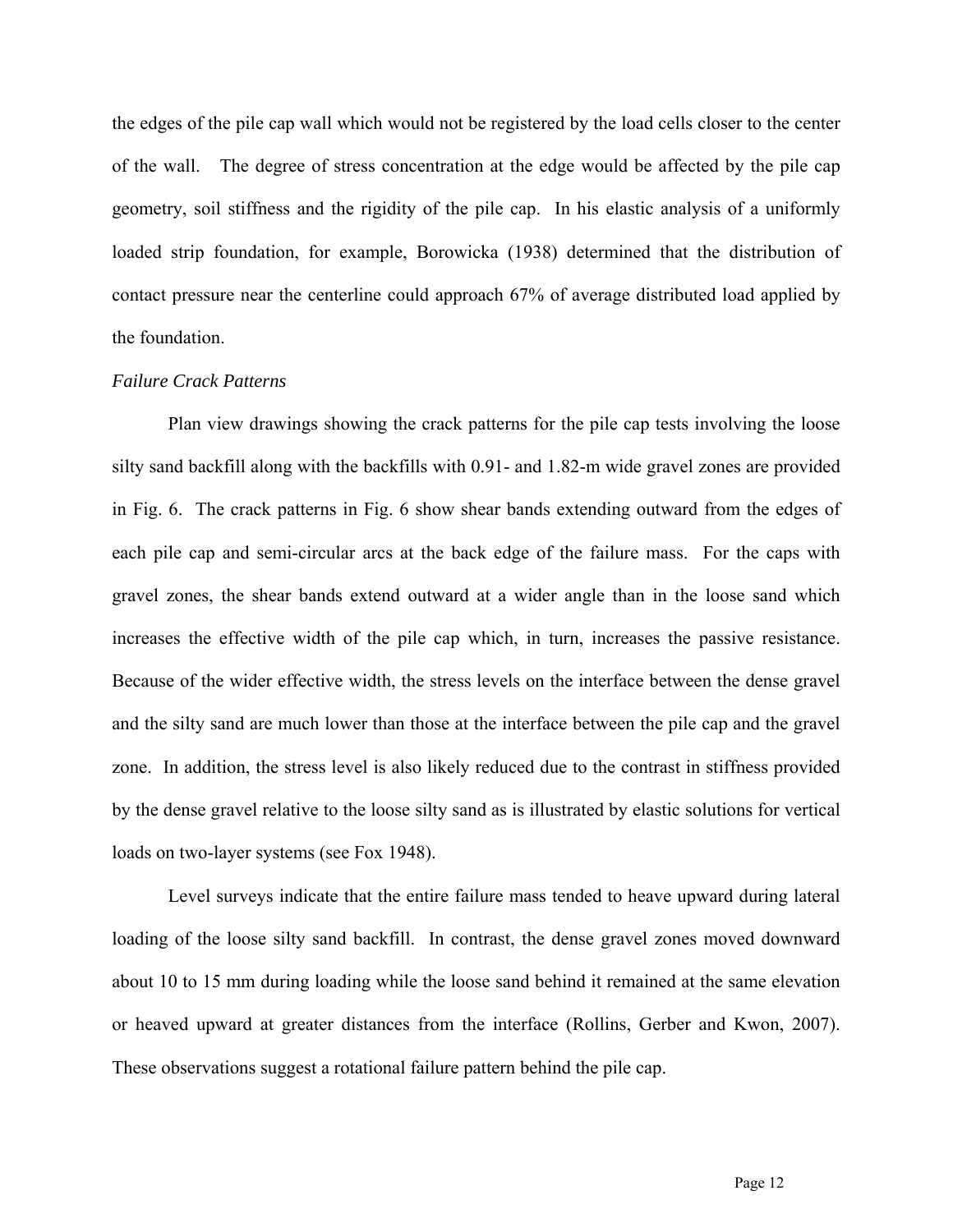# **Dynamic Load Tests**

Fig. 7 provides the peak static load-deflection curve for the test with the 0.91-m wide gravel zone. In addition, the load-deflection curves for the  $1<sup>st</sup>$  and  $15<sup>th</sup>$  cycles at each deflection increment are also shown. As discussed previously, after the peak static resistance was reached at each deflection increment the deflection was held constant for about one minute after which 15 cycles were applied. During this time interval, creep relaxation in the soil led to a reduction in lateral resistance which ranged from 5 and 18%. As a result, the cyclic load-deflection curves are generally associated with re-loading rather than virgin loading. Therefore, the peak-to-peak secant stiffness of the load-deflection loops is higher than the stiffness of the static curve. Although not shown, the behavior for the test with the 1.82-m wide gravel zone was similar.

A comparison of the  $1<sup>st</sup>$  and  $15<sup>th</sup>$  cycle load-deflection loops in Fig. 7 indicates that there is some decrease in the stiffness with cycling; however, the area within the loop appears to remain about the same with cycling. To investigate these observations further, the stiffness and damping ratio were computed for each cycle of loading at each deflection increment. The stiffness, k, was computed using the equation

$$
k = \Delta F / \Delta u \tag{1}
$$

where  $\Delta F$  is the change in load and  $\Delta u$  is the change in deflection for the peak points on each cycle. The damping ratio,  $β$ , was computed using the equation

$$
\beta = \frac{A_{loop}}{2\pi k u^2} \tag{2}
$$

where  $A_{loop}$  is the area within the load-deflection loop and u is the single amplitude deflection value with respect to the center of the loop for a given cycle.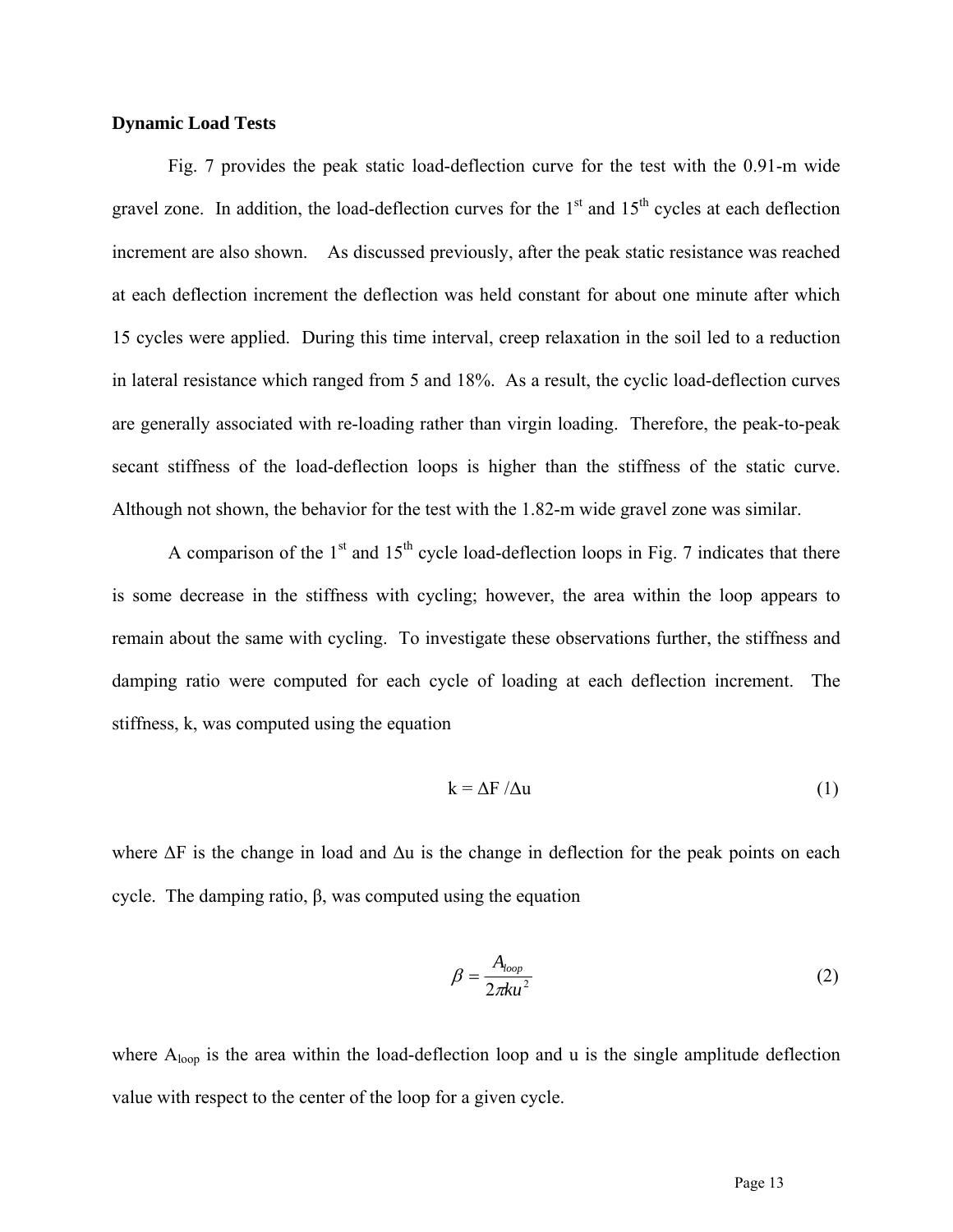Plots of the dynamic stiffness and damping ratio as a function of the number of cycles at each deflection increment are provided in Figs. 8 and 9 for tests involving the 0.91-m wide and 1.81-m wide gravel zones, respectively. Apart from the cyclic loading at zero deflection, the stiffness values generally plot within a fairly narrow range for each test. For example, the dynamic stiffness for the test with the 0.91-m wide gravel zone was between 180 and 240 kN/mm, while the dynamic stiffness for the 1.82-m wide gravel zone increased to between 240 and 330 kN/mm. Doubling the width of the gravel zone generally increased the dynamic stiffness by about 35%. For a given static deflection increment the dynamic stiffness decreased very gradually with the number of cycles. After 15 cycles, the stiffness was only 8 to 15% lower than the stiffness for the first cycle.

Apart from the cyclic loading at zero deflection, the computed damping ratios typically plot within a narrow range from 0.26 to 0.30. There is no consistent trend in the damping ratio with the number of cycles and for practical purposes the damping ratio remains essentially constant with cycling.

Fig. 10 provides summary plots of the average dynamic stiffness and damping ratios for the two tests involving gravel zones as a function of deflection. The stiffness and damping ratios are the averages from all 15 cycles at each deflection increment. Initially, the dynamic stiffness increases with deflection for both backfills, but then with further deflection the stiffness decreases for the test with the 0.91-m wide gravel zone and plateaus for the test with the 1.82-m wide gravel zone. Based on the observed crack patterns, the decrease or plateau in stiffness corresponds to the deflection at which the shear bands move through the gravel zones and into the loose sand backfill. With additional deflection, the shear bands extend further into the sand backfill and the dynamic stiffness begins to increase again. This increased stiffness would be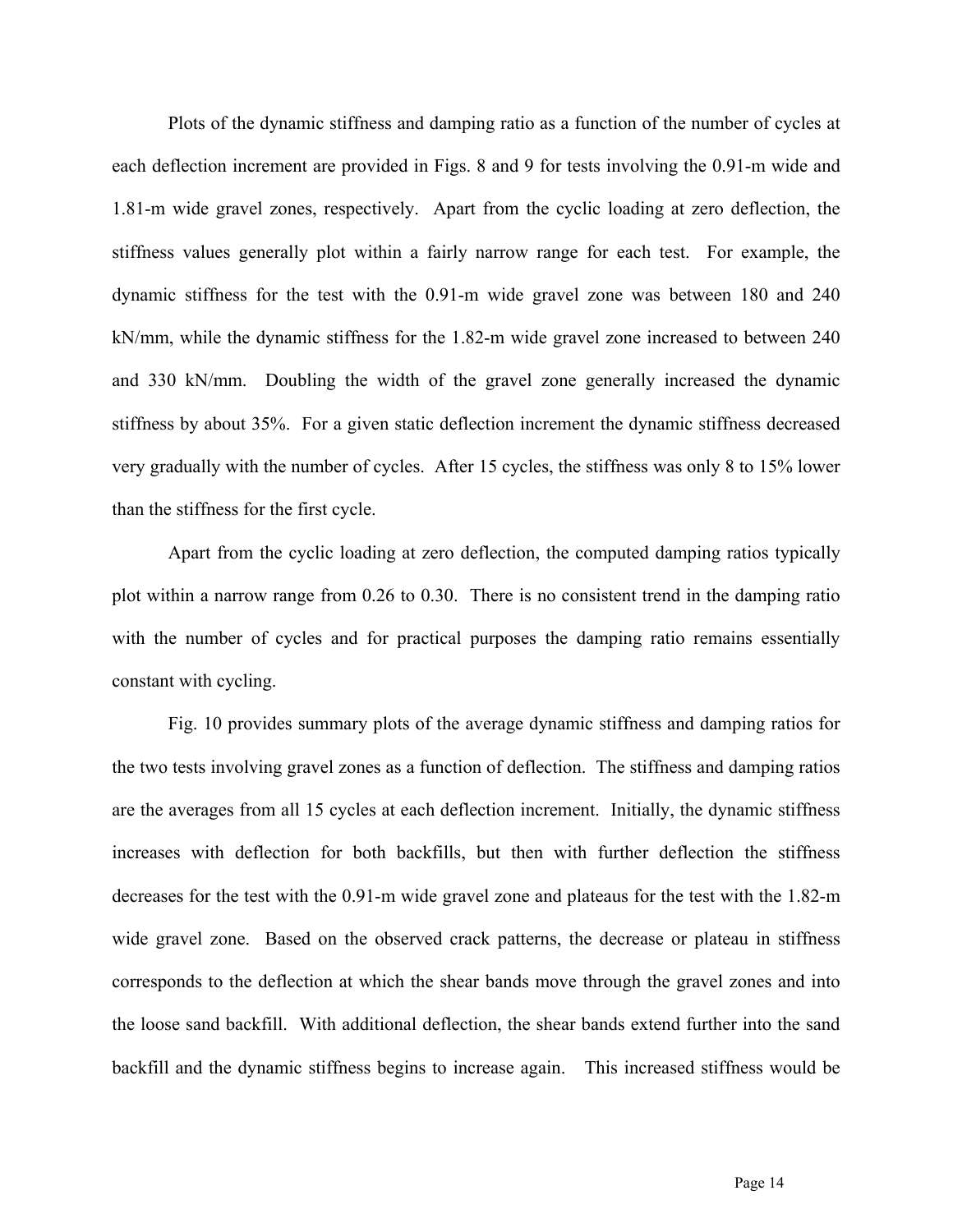expected due to contraction of the loose sand around the shear zone with continued deflection. Therefore, in contrast to the static loading where the stiffness tends to decrease with increasing deflection (or load) level, the dynamic stiffness is highest at the largest deflections although the increase is only 10 to 20%. A comparison of the two stiffness plots shows that increasing the width of the gravel zone by 0.91 m led to average increases in dynamic stiffness of 30 to 40%.

The damping ratio from the cyclic load-deflection loops tended to decrease somewhat as the initial deflection level (or load level) increased. For example, the damping ratio was typically about 0.30 at low deflection levels and decreased to about 0.26 at the higher deflection levels. There was relatively little difference between the damping ratios for the two different gravel zone thicknesses. In order for the damping ratio to remain constant while the stiffness increases, the damping force must also increase in proportion to the square root of the increase in stiffness.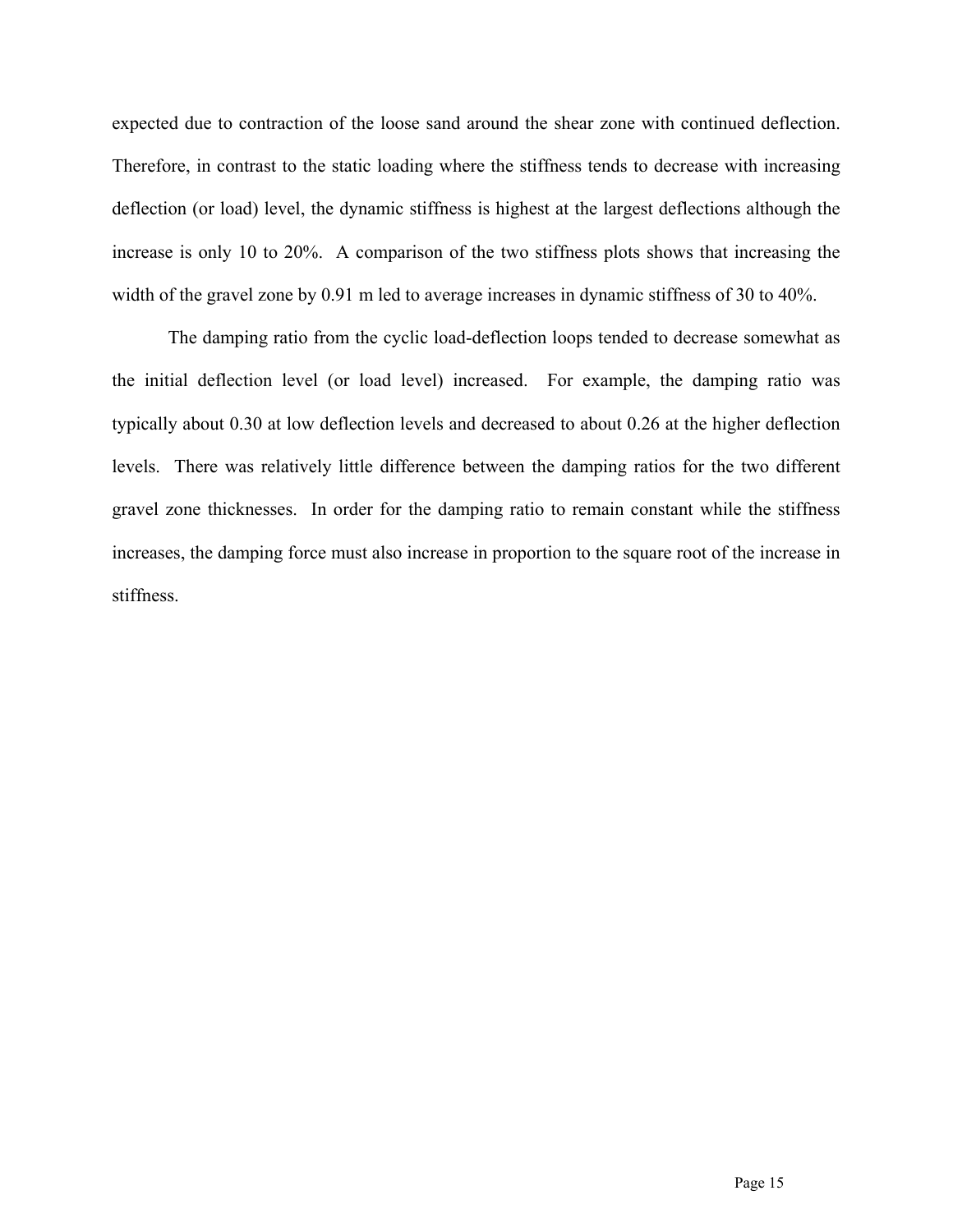## **CONCLUSIONS**

Based on the results of the field testing and analysis of the test data the following conclusions can be drawn.

- 1. Placement of a relatively thin, but dense, gravel backfill zone between a pile cap or abutment wall and a loose silty sand backfill can significantly increase the static passive force provided by the backfill. Specifically, in these tests with a 5.2-m long, 1.12-m high concrete face, a 0.91-m wide gravel zone increased the passive force by 75 to 150% relative to the loose silty sand backfill alone, while a 1.82-m wide gravel zone increased the passive force by 150 to 225%.
- 2. In addition to providing increased lateral capacity, a 0.91-m wide gravel zone increased the initial loading stiffness by 125% relative to the loose silty sand backfill alone, while a 1.82-m wide gravel zone increased the initial loading stiffness by 250%.
- 3. A thin dense gravel zone in front of loose sand can also produce a significant percentage of the lateral passive resistance that would obtain if the entire backfill consisted of dense gravel. For example, in these tests, gravel zones 0.91- and 1.82-m wide in front of loose silty sand produced passive resistance that was 59% and 83%, respectively, of that predicted for the backfill consisting entirely of dense gravel.
- 4. Based on the crack patterns, the wide angle of the shear planes in the dense gravel zone spread the passive pressure over a much greater area than the width of the pile cap. As a result, the stress levels on the interface between the dense gravel and the silty sand are much lower than those at the interface between the pile cap and the gravel zone. In addition, the stress level is also likely reduced due to the contrast in stiffness provided by the dense gravel relative to the loose silty sand.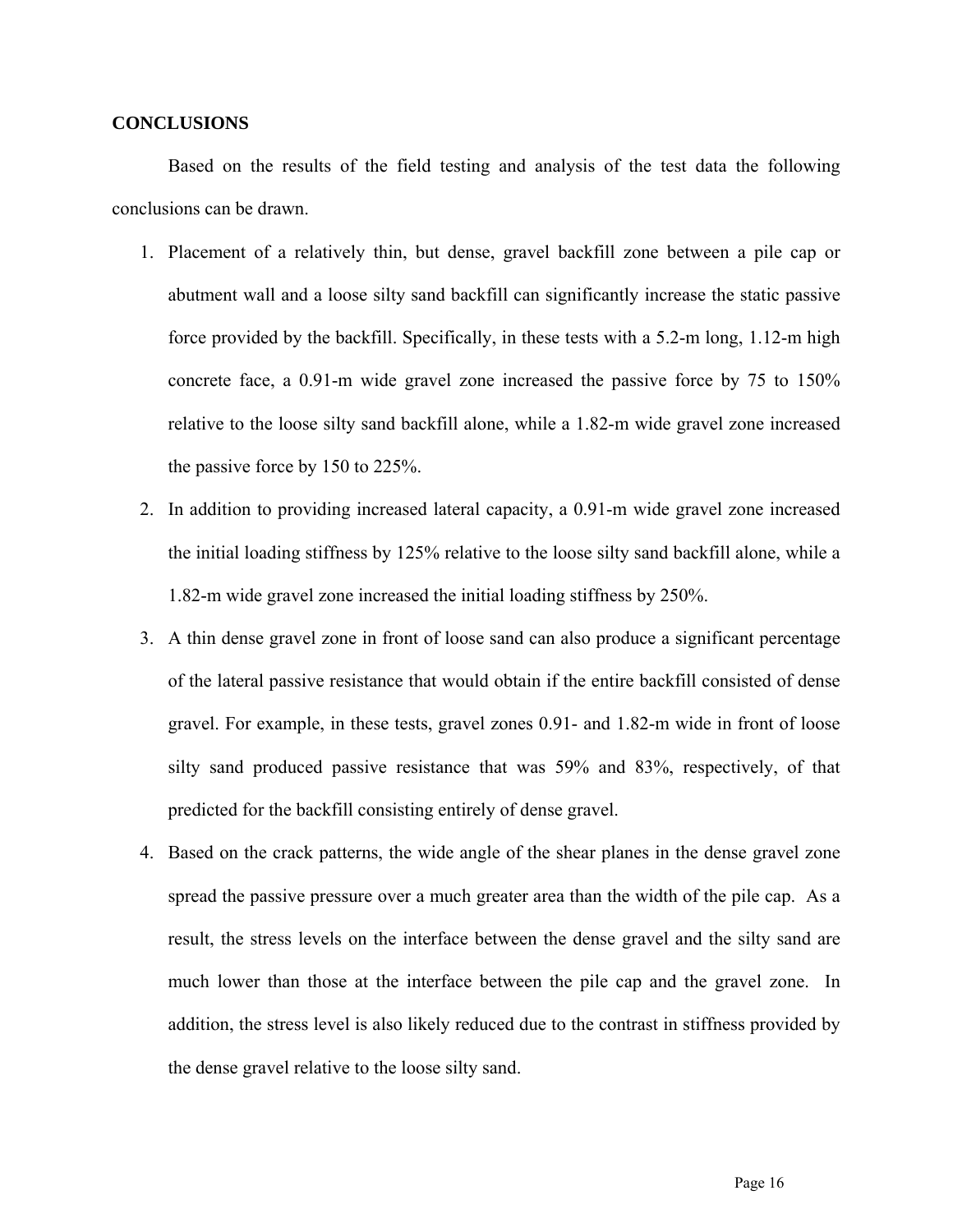- 5. The dynamic stiffness of the backfill with compacted gravel zones showed a relatively small decrease (approx. 8 to 15%) after 15 cycles of loading at a given initial deflection level, whereas the damping ratio remained relatively constant after 15 load cycles.
- 6. Increasing the thickness of the dense gravel layer increased the dynamic stiffness of the backfill. The dynamic stiffness of the 1.82-m wide gravel zone was 30 to 40% higher than that for the 0.91-m wide gravel zone.
- 7. The dynamic stiffness initially increased with deflection until the shear bands extended through the gravel zones. As the shear zones moved into the loose sand, the dynamic stiffness decreased or remained constant, but at even greater deflections where contraction of the soil would have occurred during shearing, there was an increase in the dynamic stiffness of 10 to 40% at the maximum deflection for the 0.91- and 1.82-m wide zones, respectively.
- 8. The average damping ratio from the cyclic load-deflection loops tended to decrease somewhat as the initial deflection level (or load level) increased. For example, the damping ratio was typically about 0.30 at low deflection levels and decreased to about 0.26 at the higher deflection levels.
- 9. Although the damping force increased for the backfill with a 1.82-m wide gravel zone relative to that with a 0.91-m wide gravel zone, the damping ratio versus deflection curves remained essentially the same for both cases. This suggests that the increase in damping force was proportional to the square root of the increase in stiffness.

#### **ACKNOWLEDGMENTS**

This research investigation was supported by the National Science Foundation under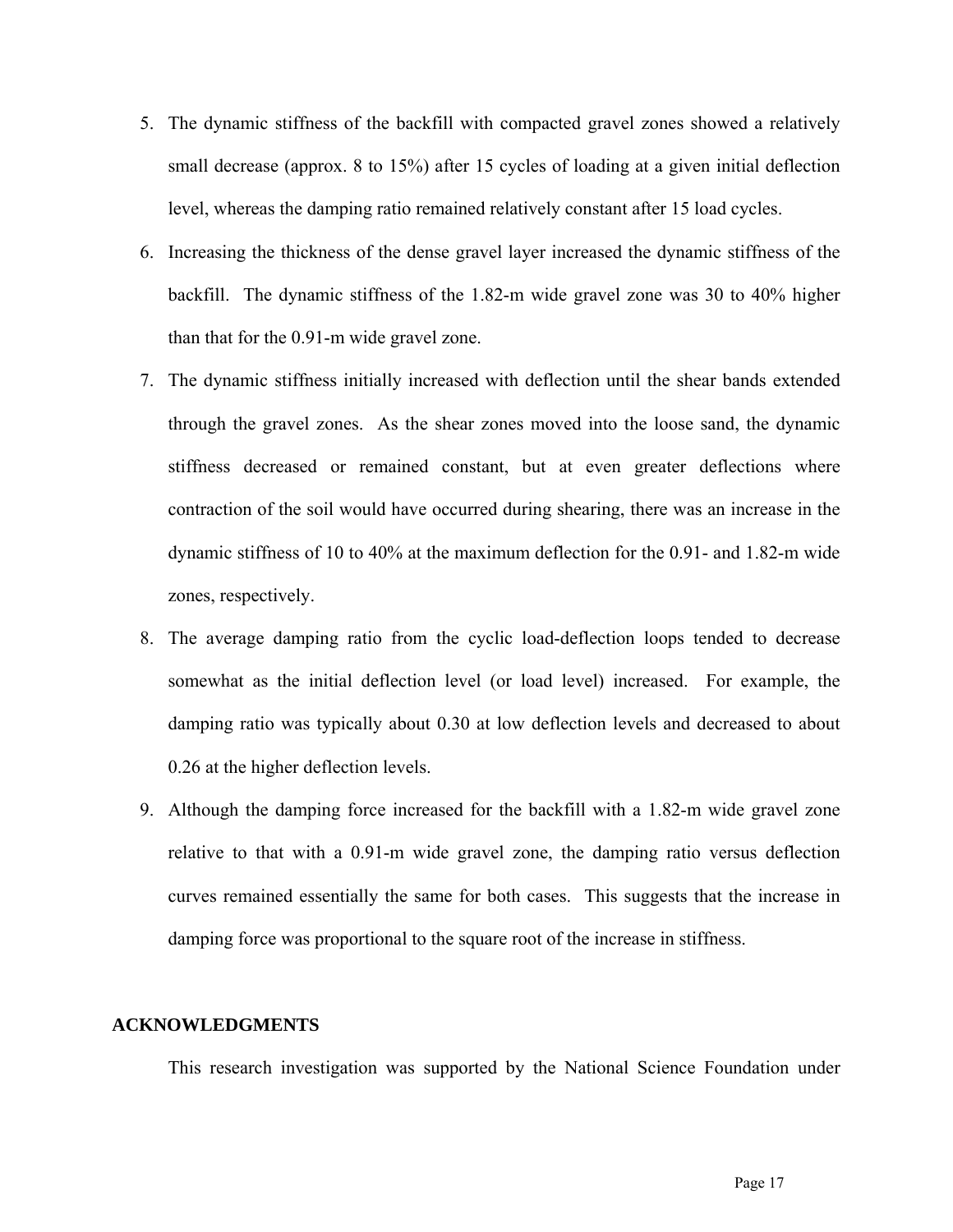Award Number CMS-0421312, the George E. Brown, Jr. Network for Earthquake Engineering Simulation (NEES) which operates under NSF Award Number CMS-0402490, and the Departments of Transportation from the states of California, New York, Montana, Oregon and Utah through an FHWA pooled-fund arrangement. This support is greatly appreciated. The Utah Dept. of Transportation served as the lead agency for the pooled-fund study with Daniel Hsiao as the Project Manager. The conclusions and recommendations expressed in this paper are those of the authors and do not necessarily reflect the views of the sponsors.

# **REFERENCES**

- Borowicka, H. (1938). "Distribution of pressure under a uniformly loaded elastic strip resisting on elastic-isotropic ground." *2nd Cong. Int. Assoc. Bridge Struct. Engrg.* Vol. 8 (3).
- Duncan, J.M. and Mokwa, R. L. (2001). "Passive earth pressures: theories and tests." *J. Geotechnical and Geoenv. Engrg.,* ASCE, Vol. 127 (3), 248-257.
- Dunnicliff, J. (1988). *Geotechnical Instrumentation for Monitoring Field and Performance.* Wiley, New York, 577 p.
- El-Gamal, M. and Siddharthan, R.V. (1998). "Stiffness of Abutments of Piles in Seismic Bridge Analyses." *Soils and Foundations*, Japanese Geotechnical Society, Vol. 38 (1), 77-87.
- Faraji, S. Ting, J.M., Crovo, D.S., and Ernst, H. (2001). "Nonlinear analysis of integral bridges; finite-element model." *J. Geotechnical & Geoenviron. Engrg*., ASCE, Vol. 127 (5), 454-461.
- Fox, L. (1948). "Computations of traffic stresses in a simple road structure". *Proc. 2nd Int. Conf. on Soil Mech. and Found. Engrg*. Vol. 2, 236-246.
- Hanna, A.M. and Meyerhof, G.G. (1980). "Design charts for ultimate bearing capacity of foundations on sand overlying soft clay," *Can. Geotech. J.*, Vol. 17 (2), 300-303.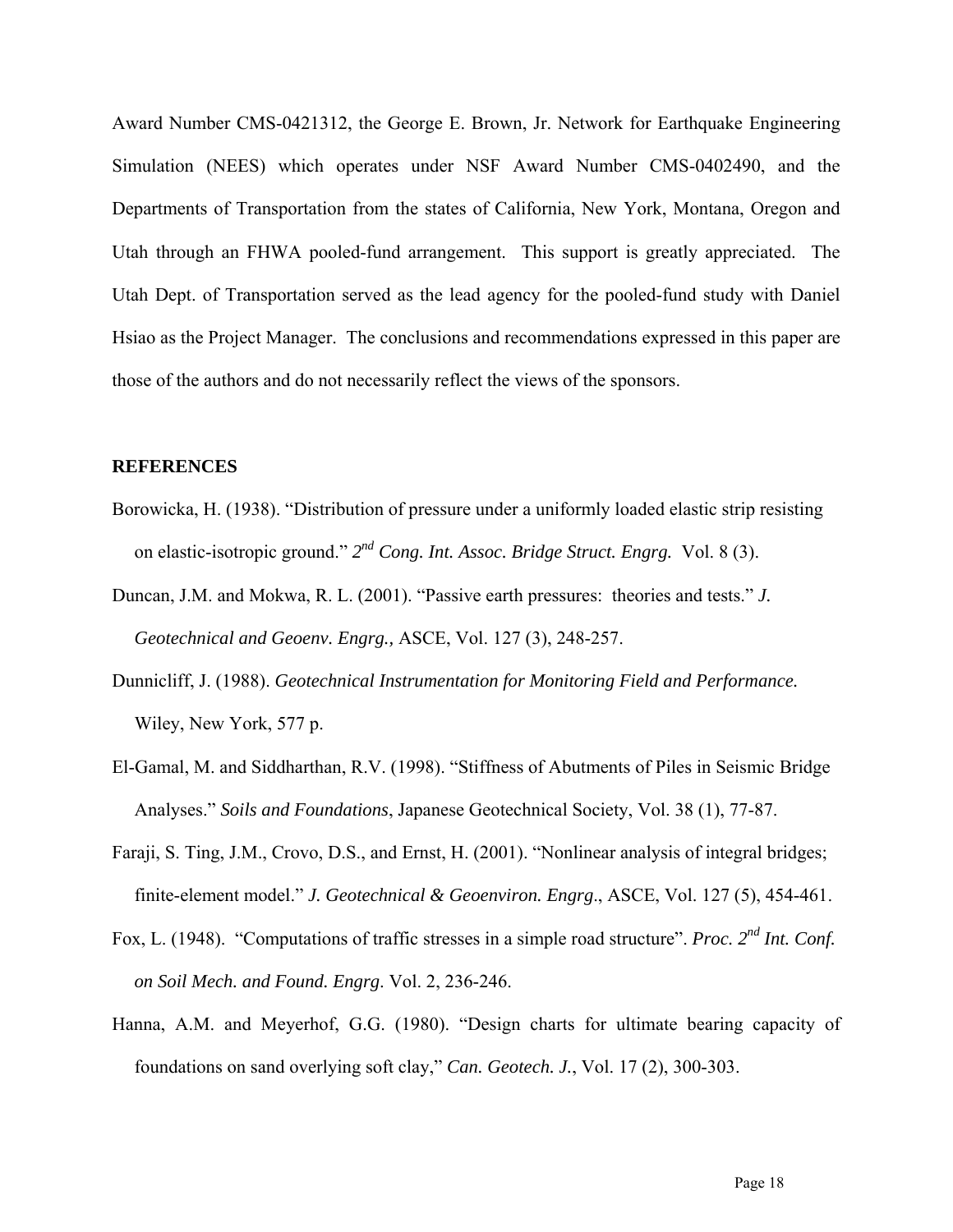- Lee, K.W. and Singh, A. (1971). "Relative Density and Relative Compaction." *J. Soil Mech. And Found. Div*., ASCE, Vol. 84 (SM2), 1654-1 to 1654-35.
- Martin, G. R., Lam, I. P., Yan, L.-P., Kapuskar, M., and Law, H. (1996). "Bridge abutments— Modeling for seismic response analysis." *Proc., 4th CALTRANS Seismic Research Workshop*, California Department of Transportation, Sacramento, CA, 15 p.
- Mokwa, R. L. and, Duncan, J. M., (2001). "Experimental evaluation of lateral-load resistance of pile caps." *J. Geotechnical and Geoenv. Engrg.,* ASCE, Vol. 127 (2), 185-192.
- Rollins, K. M. and Cole, R. T., (2006). "Cyclic Lateral Load Behavior of a Pile Cap and Backfill" *J. Geotechnical & Geoenv. Engrg.*, ASCE, Vol. 132 (9), 1143-1153.
- Rollins, K.M. and Sparks, A.E. (2002) "Lateral Load Capacity of a Full-Scale Fixed-Head Pile Group." *J. Geotechnical and Geoenv. Engrg.,* ASCE, Vol. 128 (9), 711-723.
- Shamshabadi, A., Rollins, K.M., Kapaskur, M. (2007). "Nonlinear Soil-Abutment-Bridge Structure Interaction for Seismic Performance-Based Design." *J Geotechnical and Geoenv*., ASCE, Vol. 133 (6), 707-720.
- Weiler, W.A. and Kulhawy, F.H. (1982). "Factors affecting stress cell measurements in soil." *J. of the Geotech. Eng. Div.,* ASCE, Vol. 108 (GT12): 1529-1548.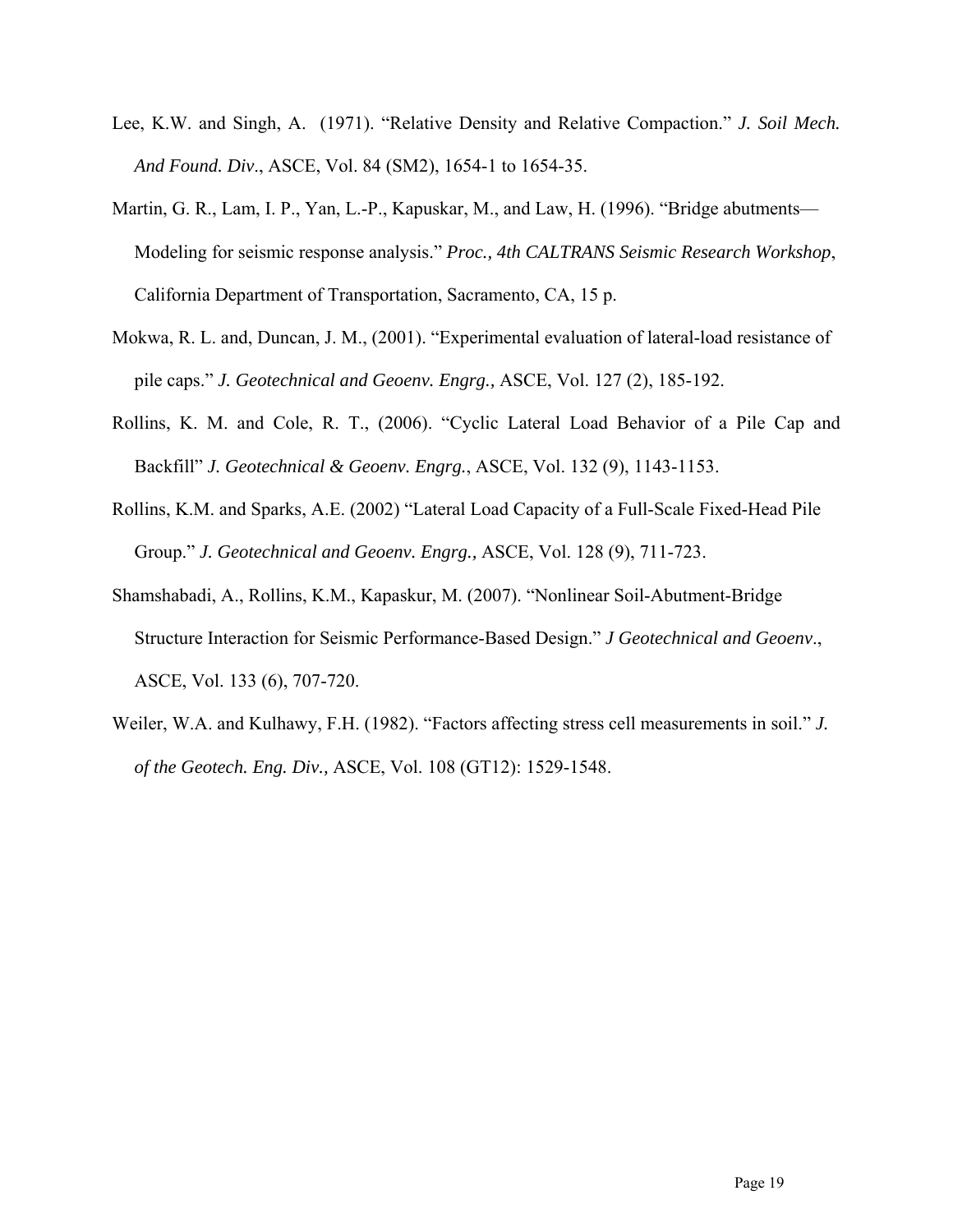

**Fig. 1. Plan and profile views of the test layout for the large-scale passive force tests.**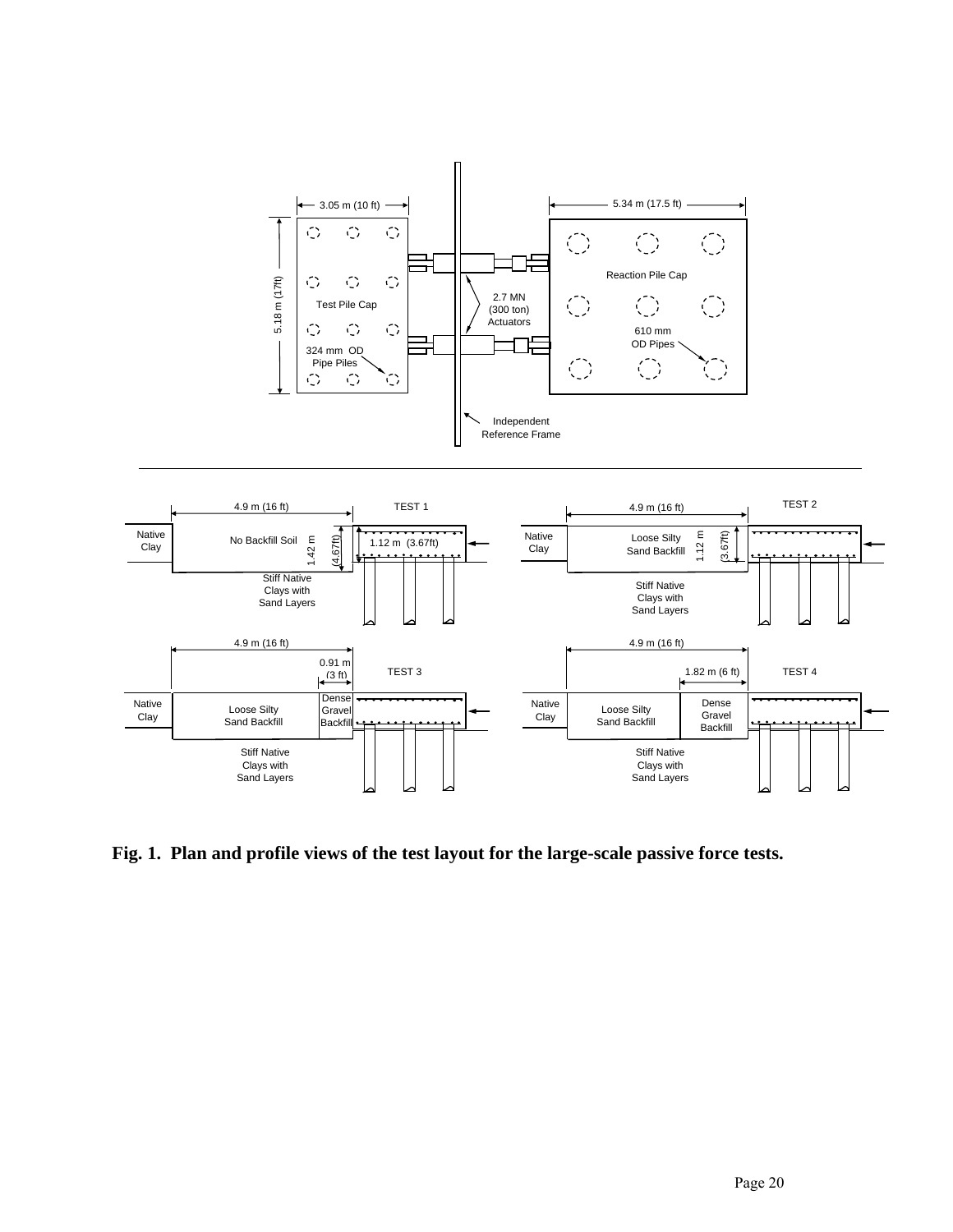

**Fig. 2. Plots of total force, baseline force, and passive force vs. deflection for the pile cap with backfill consisting of a 1.82-m wide zone of dense sand in front of loose silty sand.**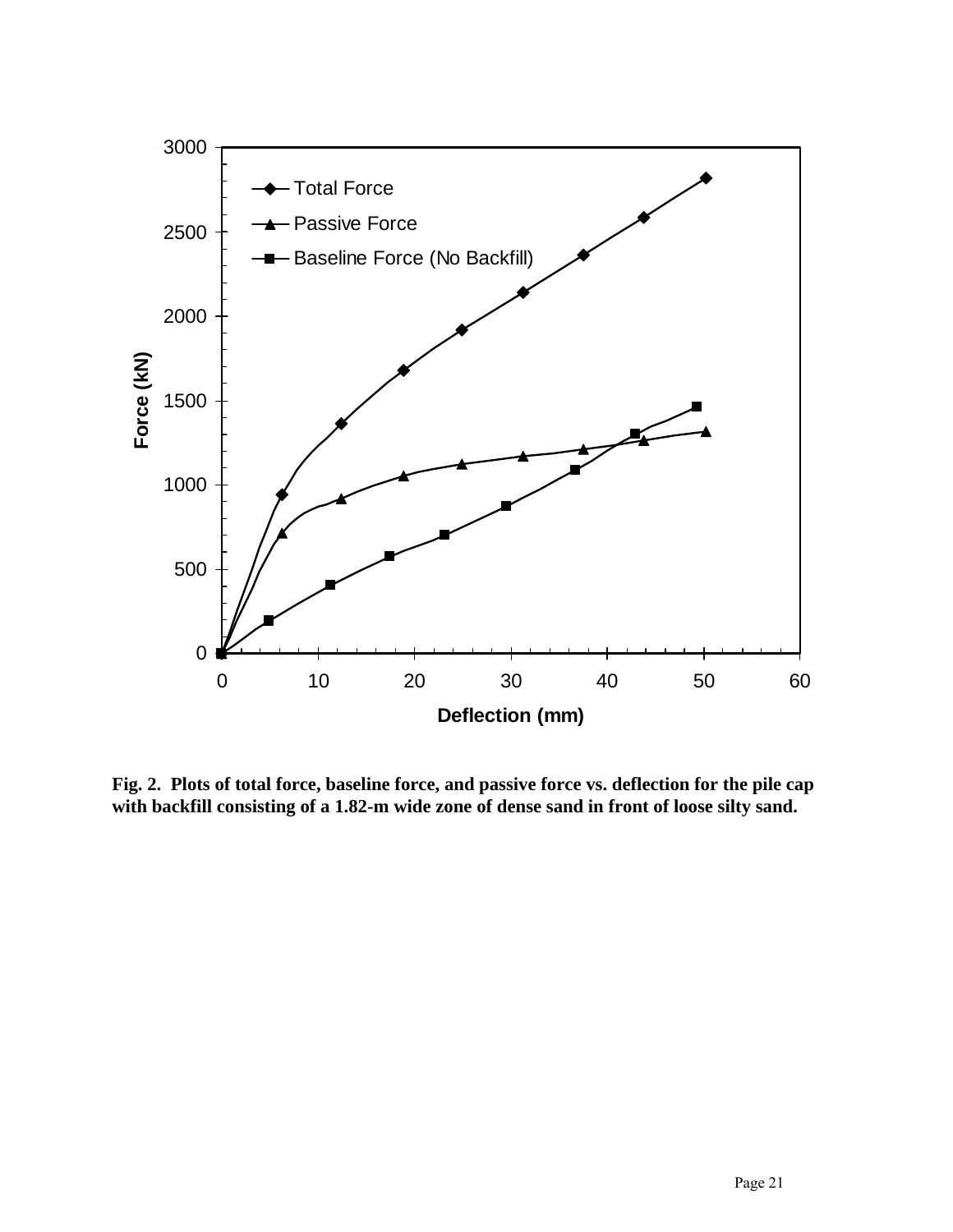

**Fig. 3. Measured passive force vs. deflection curves for a pile cap with loose silty sand backfill and with 0.91- and 1.82-m wide dense gravel zones with loose silty sand backfill. Computed curves for backfills entirely of loose silty sand and dense gravel are also shown.**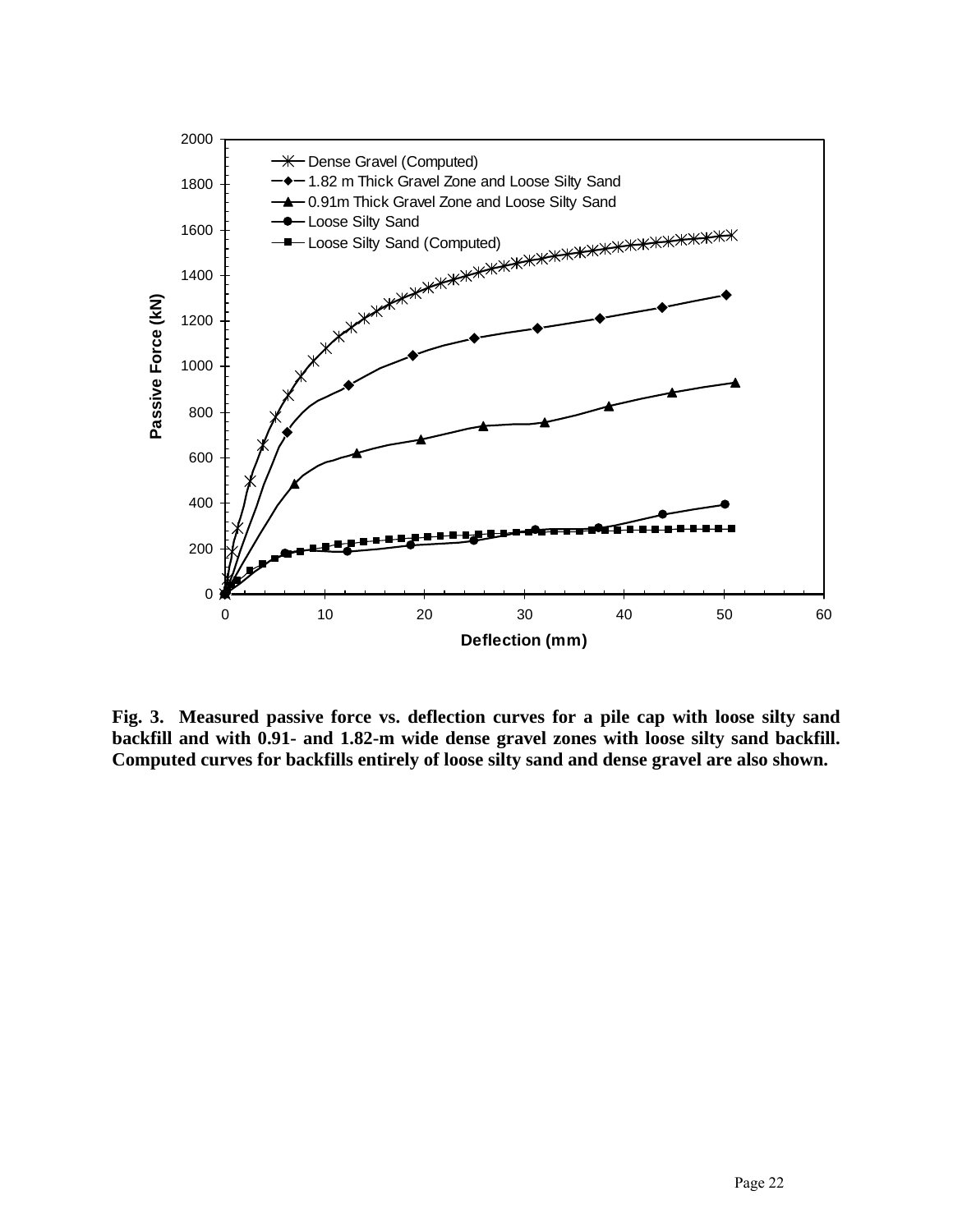

**Fig. 4. Pressure vs. depth curves at various deflection increments for the backfill with (a) the 0.91-m wide gravel zone and (b) the 1.82-m wide gravel zone.**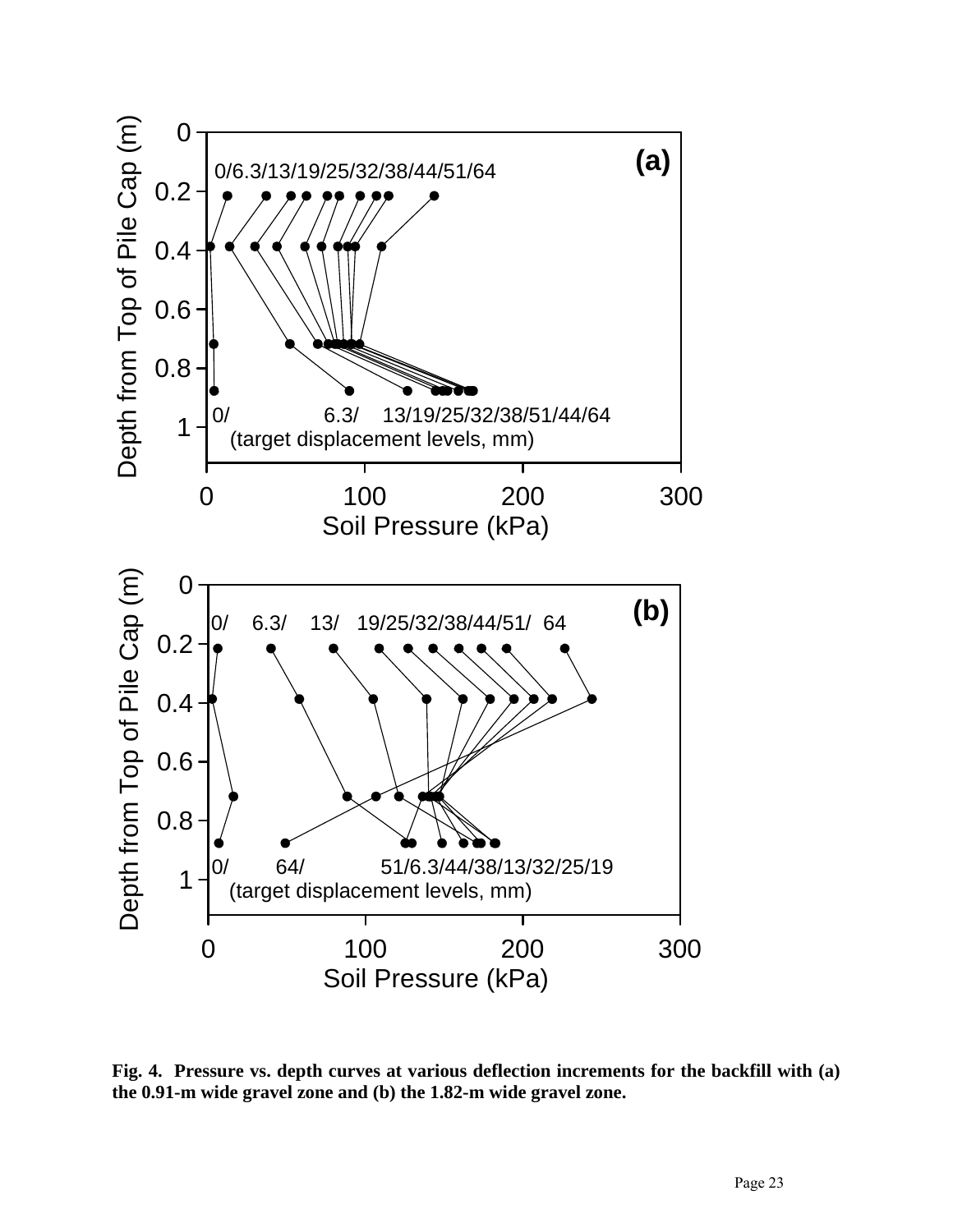

**Fig. 5. Comparison of passive force vs. deflection curves obtained from hydraulic actuators and earth pressure cells for lateral pile cap tests.**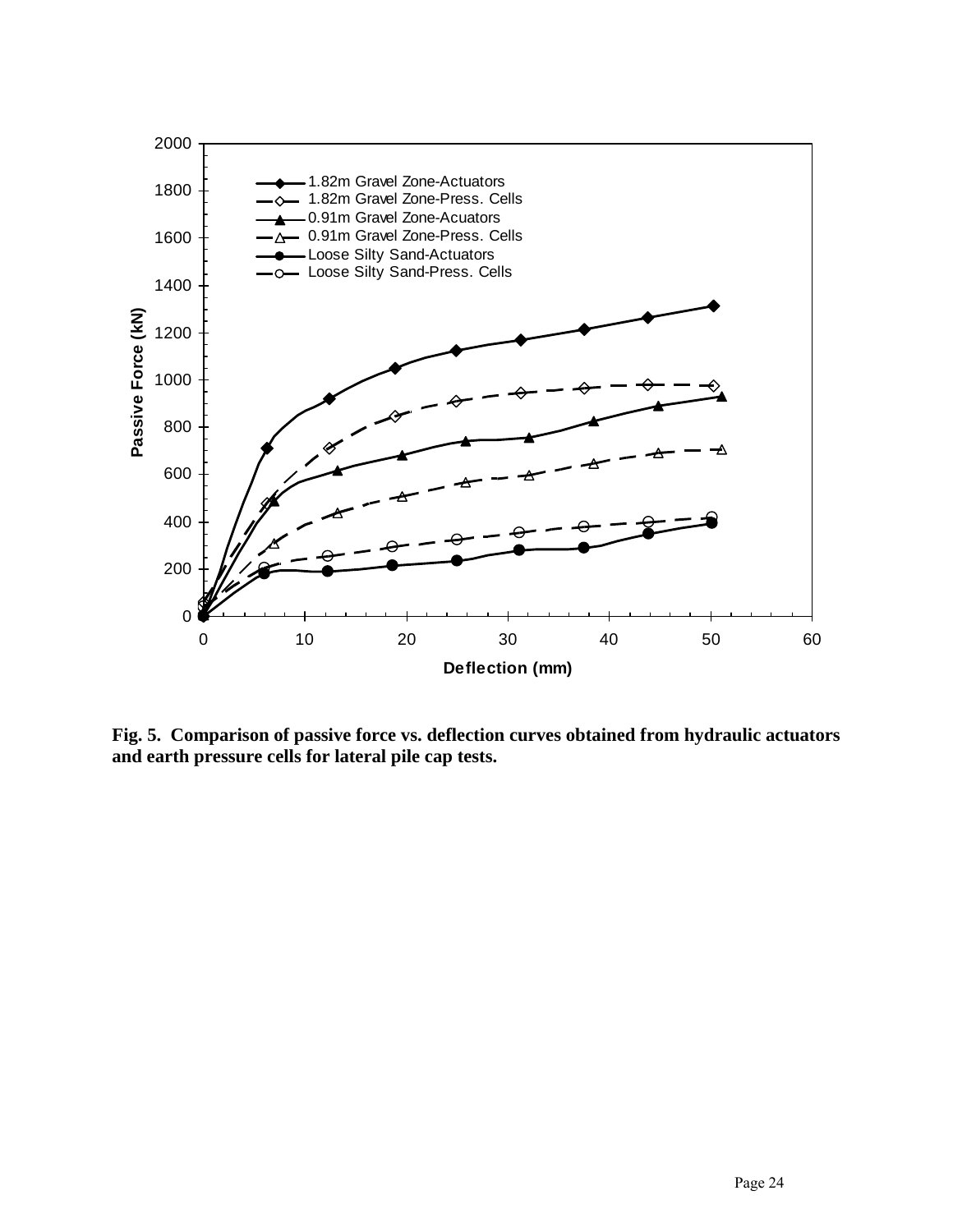

**Fig. 6. Plan view of crack patterns with backfills consisting of (a) loose silty sand, (b) 0.91 m wide dense gravel zone with loose silty sand, and (c) 1.82-m wide dense gravel and loose silty sand.**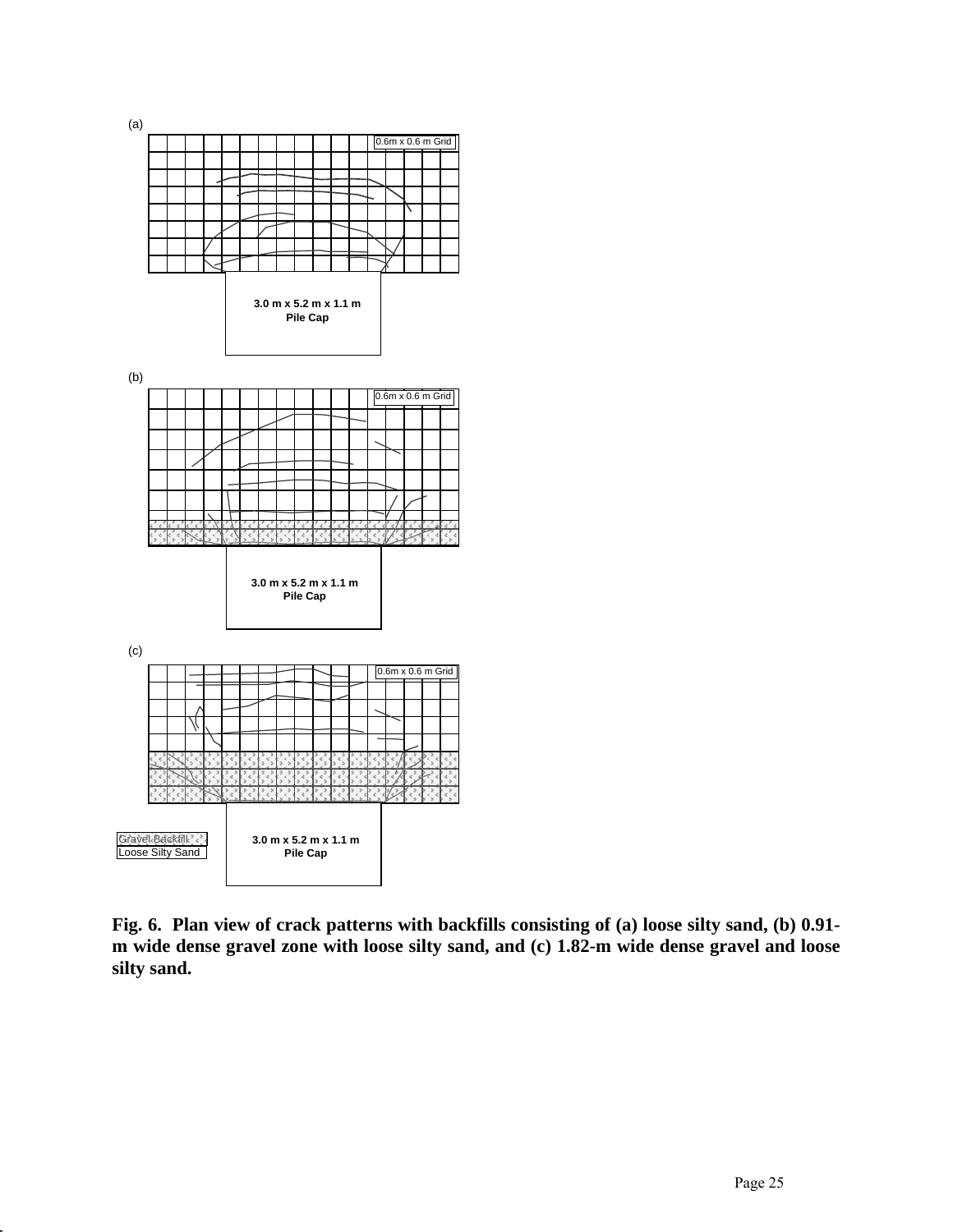

**Fig. 7. Plots of peak static load-deflection along with 1st and 15th load cycles at each deflection increment for tests involving 0.91-m wide gravel zone.**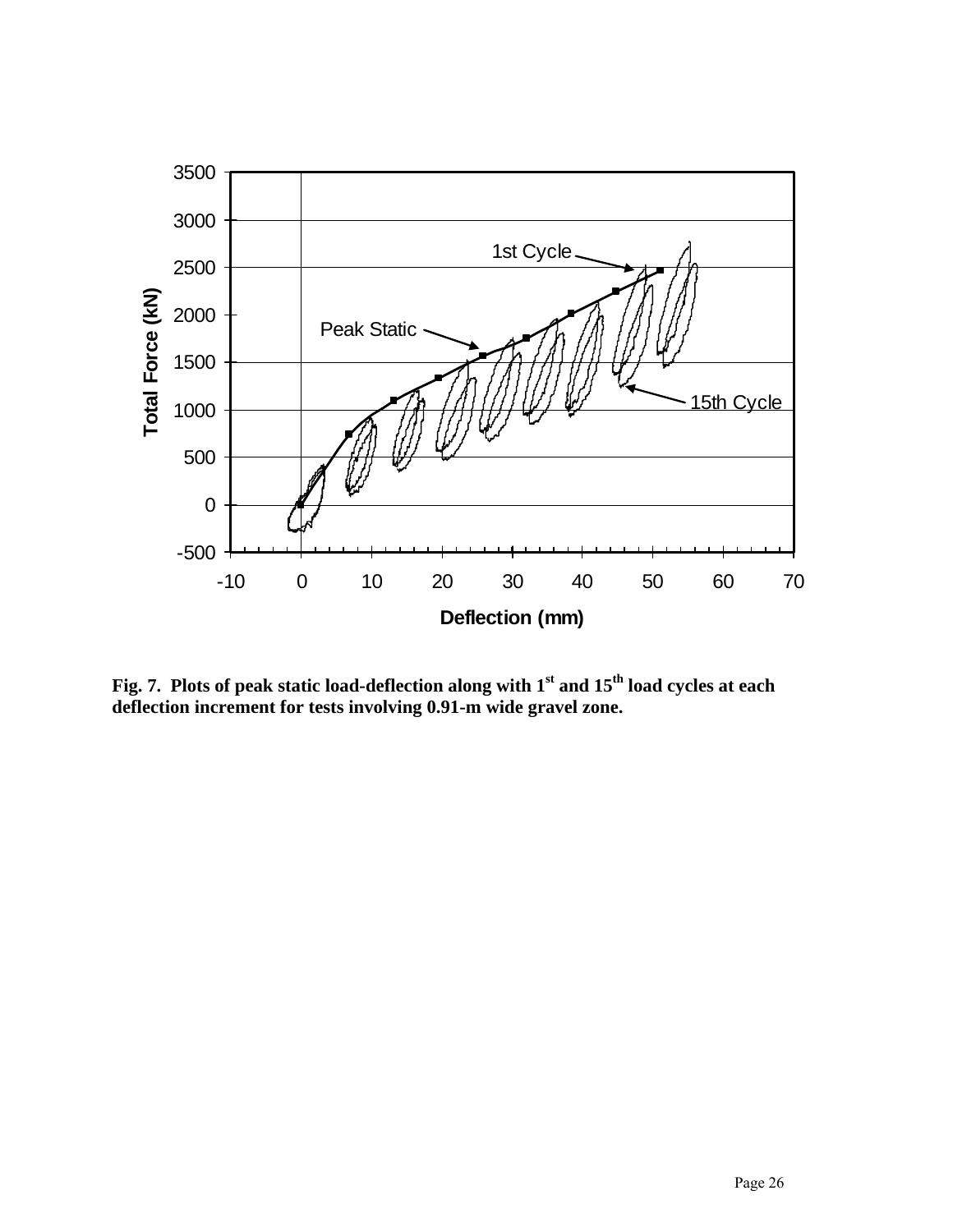

**Fig. 8. Plots of (a) dynamic stiffness and (b) damping ratio as a function of number of cycles at each initial deflection increment for the pile cap with a 0.91-m wide dense gravel zone.**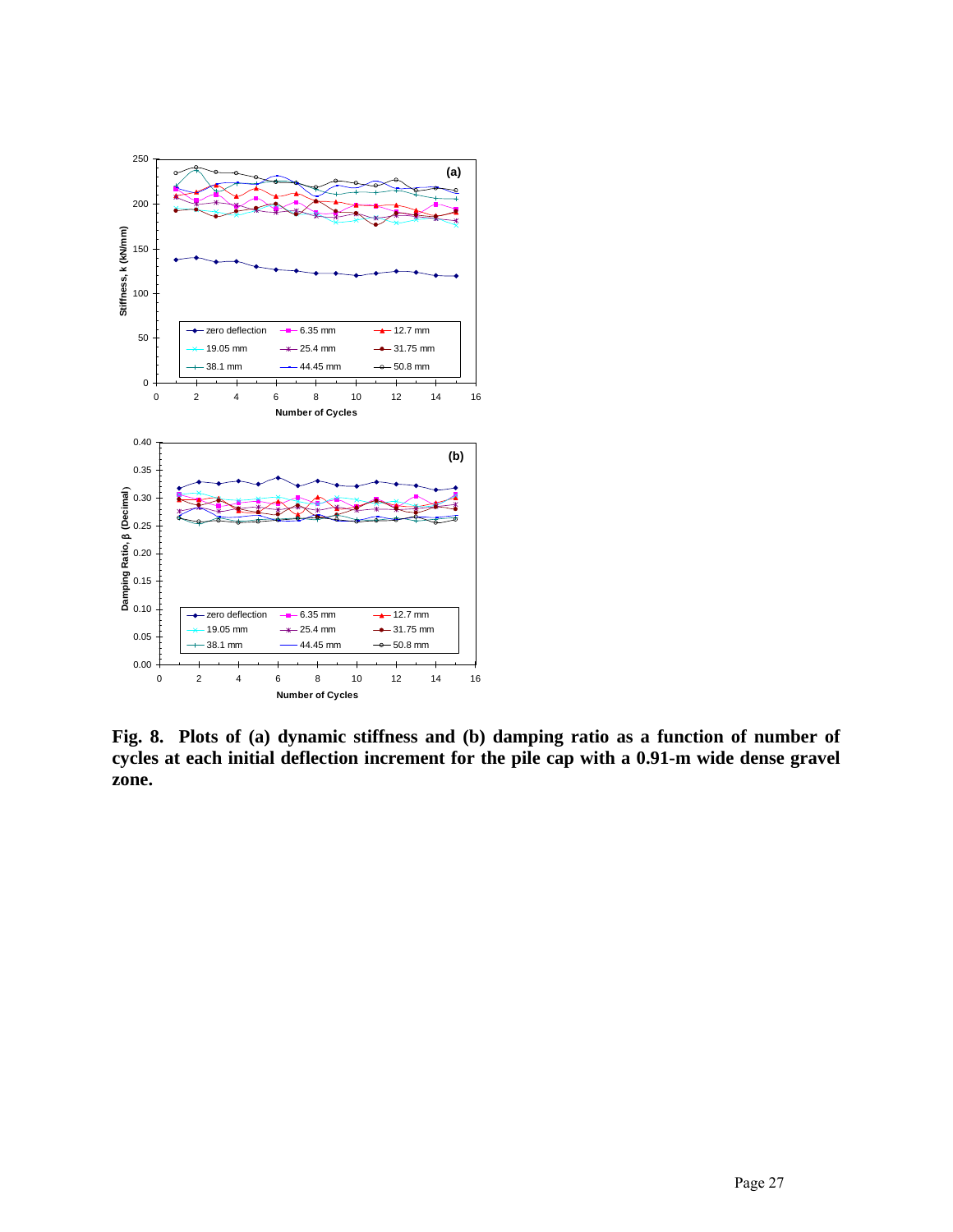

**Fig. 9. Plots of (a) dynamic stiffness and (b) damping ratio as a function of number of cycles at each initial deflection increment for the pile cap with a 1.82-m wide dense gravel zone**.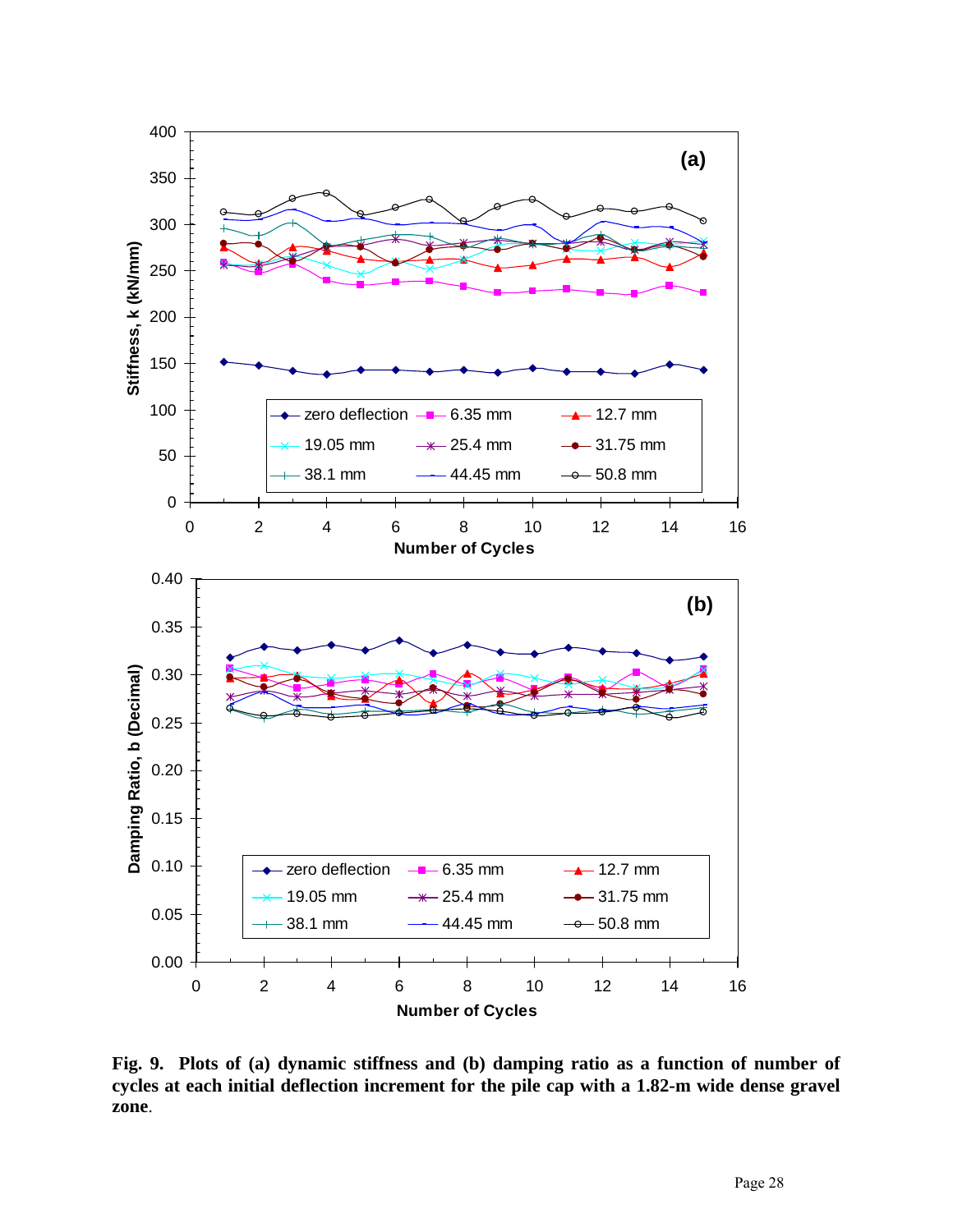

**Fig. 10. Plots of (a) average dynamic stiffness and (b) average damping ratio as a function of deflection level for the backfill tests involving 0.91- and 1.82-m wide dense gravel zones.**